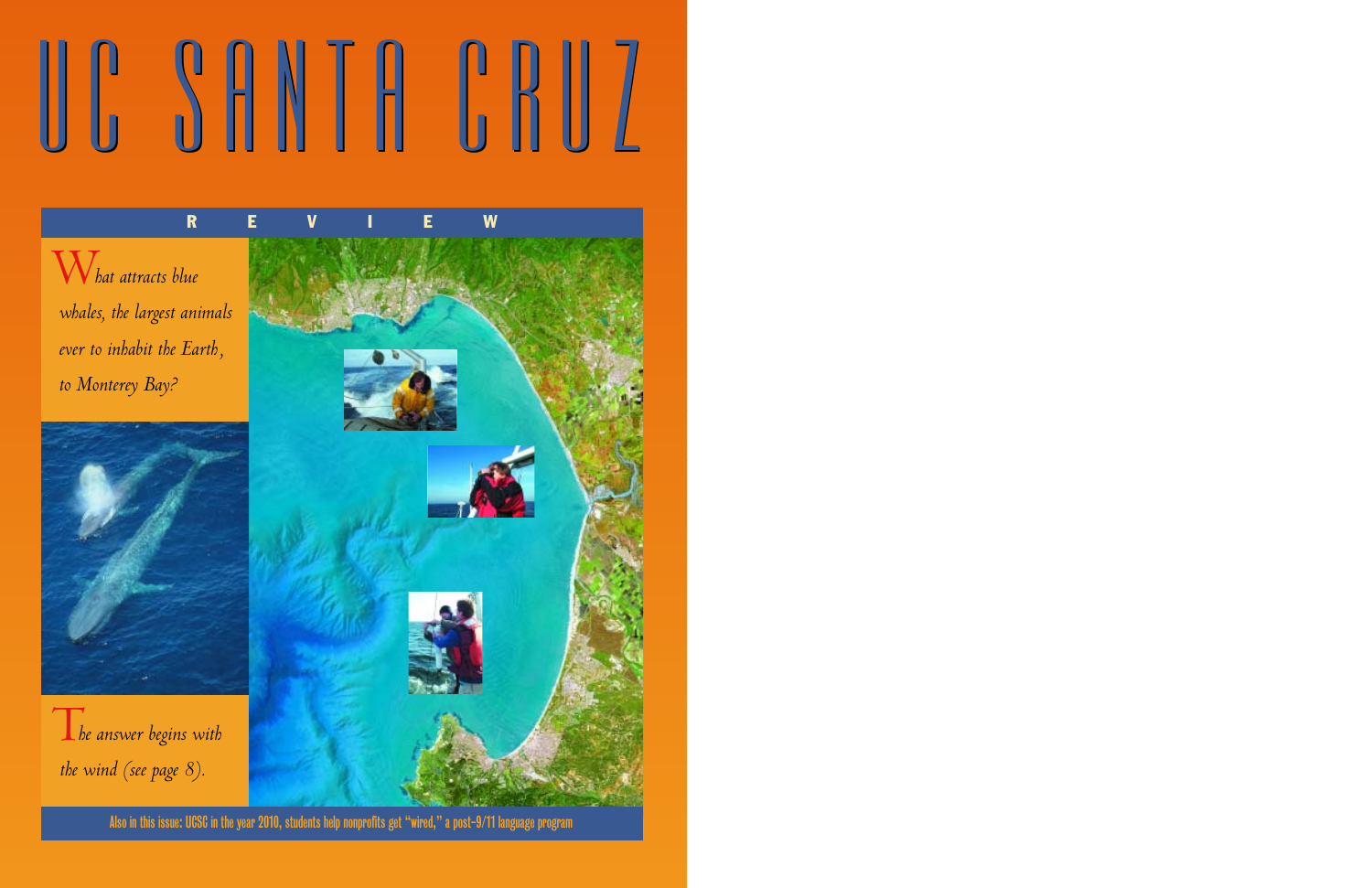#### Features

| or<br>GREENWOOD                                  |  |
|--------------------------------------------------|--|
| uncellor, University Relations<br><b>SUDUIKO</b> |  |
| Vice Chancellor,                                 |  |
| nications                                        |  |
| th Irwin                                         |  |
|                                                  |  |

| <b>Features</b>              |                 |
|------------------------------|-----------------|
| FROM WIND TO WHALES          | 8               |
| TECH TUTORS TO THE RESCUE 14 |                 |
| <b>LANGUAGE LESSONS</b>      | 18              |
| CHARTING UCSC'S FUTURE       | 20 <sub>o</sub> |
| <b>Departments</b>           |                 |
| FROM THE CHANCELLOR          | $\mathbf I$     |
| CAMPUS UPDATE                | $\overline{2}$  |
| <b>ALUMNI NEWS</b>           | 22              |
| <b>ALUMNI NOTES</b>          | 24              |
| <b>ALUMNI PROFILE</b>        | 25              |

## **CONTENTS**

#### UC Santa Cruz **REVIEW**

Chancel M.R.C Vice Ch RONALD Associat  $Comm$ ELIZABE

#### Cover

Editor **JIM BURNS** 

Art Director/Designer **JIM MACKENZIE** 

> Satellite composite image of Monterey Bay: ©2001 Friends of Monterey Bay, all rights reserved. Two blue whales: ©Phillip Colla/ Seapics.com. All others, courtesy Donald Croll.



Associate Editors Mary Ann Dewey JEANNE LANCE





**Writers** Louise Gilmore Donahue ANN M. GIBB Linley Erin Hall **JENNIFER MCNULTY** DOREEN SCHACK Tim Stephens

U*CSC researchers are beginning to under- stand what makes the Monterey Bay such a fertile marine ecosystem—with productive fisheries and an abundance of whales, dolphins, and other forms of marine life.* 8

Office of University Relations Carriage House University of California 1156 High Street Santa Cruz, CA 95064-1077

voice: 831.459.2501 fax: 831.459.5795 e-mail: *jrburns@cats.ucsc.edu* web: *review.ucsc.edu*

*Produced by UCSC Public Information and Publications. 6/02(02-046/66.2 M)*

#### **UC Santa Cruz (USPS 650940) Vol. 39, No. 4 / Spring 2002**

A *rabic, Hindi, and Urdu were added to UCSC's curriculum in 2001–02, an academic year ushered in by a tragic event that underscored the value of expanding the reach of UCSC's language offerings.*<br> **18** 

*UC Santa Cruz* is a series of administrative publications published quarterly by University Relations at UC Santa Cruz. Periodicals postage paid at Santa Cruz, CA 95060. Postmaster: Send address changes to the University of California, Santa Cruz, University Relations, 1156 High Street, Santa Cruz, CA 95064-1077.

### By M.R.C. Greenwood FROM THE ROM THE CHANCELLOR HANCELLOR

A*new program at UCSC is providing undergraduates with extensive training in computer skills, which they then share with organizations that need a technological boost to thrive in today's world.* 14

C*ampus Provost John Simpson has steered the UC Santa Cruz community through a rigorous planning process that envisions the development of UCSC's academic and nonacademic programs through the year 2010.*

#### 20

#### Dear Friends of UC Santa Cruz,



 $\Gamma$  iat lux! "Let there be light," the motto for the University of California, is the guiding ideal for UC Santa Cruz. At no time in recent history have the importance and global consequences of education been more appreciated. UC Santa Cruz is steadfast in its commitment to promote the values and principles of education and research. In this issue of *Review* magazine, you will find examples of the myriad ways that faculty, staff, alumni, students, and volunteers indeed illuminate the past, shape the present, and invent the future. F

Understanding the mysteries of the ocean and applying this new knowledge to protect it. Inspiring wider understanding of other languages and cultures. Offering opportunity for our brightest young scholars. Animating the human spirit through the arts. Preserving and transmitting the insights of literature. These are only a sampling of the ways that UC Santa Cruz honors the public's trust to enlighten our society through research, teaching, and service. I invite you to share my pride in the accomplishments that distinguish UC Santa Cruz.

As a public university, UC Santa Cruz receives support from the state of California. However, only about 4o percent of our annual operating cost is derived from state funds. California's current economic downturn will most certainly result in budget cuts at UC Santa Cruz. Now, more than ever, our

campus must rely on other sources to provide the balance of our funding.

Private philanthropy from foundations, alumni, parents, and other friends is critical to UC Santa Cruz's success. These gifts fund scholarships and graduate fellowships, support world-changing research, and provide the classrooms, laboratories, and other learning environments in which our students prepare for the future.

This year, the campus received its largest gift from an alumnus to launch the STEPS Institute for Innovation in Environmental Research. We dedicated two new buildings—the Center for Ocean Health and the Center for Adaptive Optics. Our Telephone Outreach Program passed the milliondollar mark. And we initiated the Center for Informal Learning and Schools. All were made possible with nonstate support.

On behalf of the extended UC Santa Cruz family, I offer heartfelt thanks to our generous benefactors, and I applaud the exceptional work of the volunteers who help us in countless ways.

If you do not already enjoy a place among the ever-widening circle of donors and friends, please join us. Without your generous gifts of time and money, we will be unable to meet fully our commitment to keep bright the light of learning.

M.R.C. Greenwood *Chancellor*

As a public university, UC Santa Cruz receives support from the state of California. However, only about 40 percent of our annual operating cost is derived from state funds. California's current economic downturn will most certainly result in budget cuts at UC Santa Cruz. Now, more than ever, our campus must rely on other sources to

provide the balance of our funding.

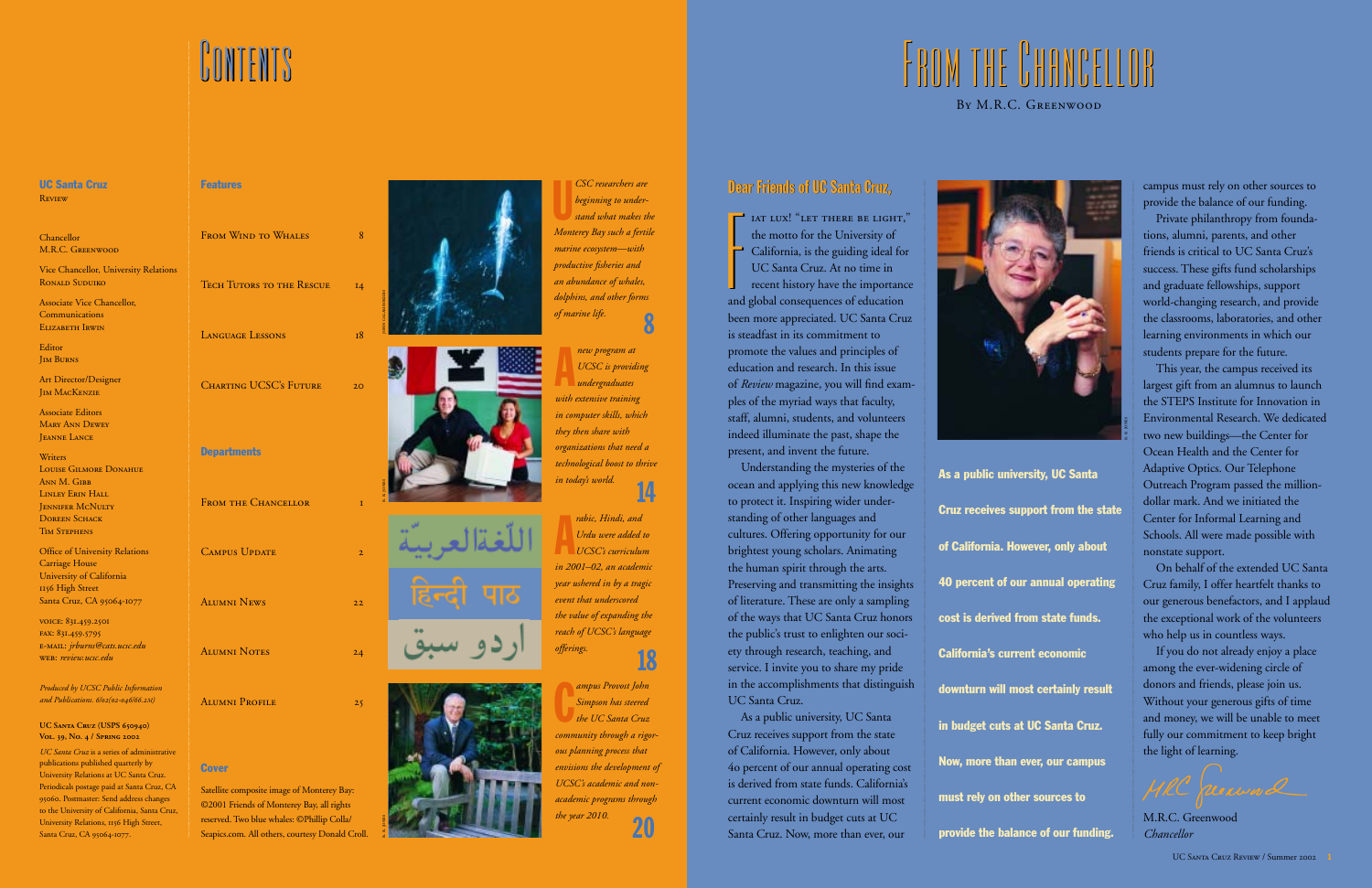#### Milk: Perfect food or deadly poison?

Hollywood stars don milk mustaches to ask the ubiquitous question, "Got milk?," while vegan activists decry cow's milk as unhealthy and tainted by antibiotic residues, hormones, and genetically modified organisms.

Like it or not, milk is a staple of the American diet and, more than any other food, milk has become a symbol of wholesome goodness and pastoral purity. With all the forces of Madison Avenue arrayed against them, how can milk's

dissenters take on "nature's perfect food?"

"For years, milk has been championed as the perfect food, and now it is being demonized as a symbol of the degradation of modern society," said E. Melanie DuPuis, an assistant professor of sociology at UCSC and author of the new book *Nature's Perfect Food: How Milk Became America's Drink.* "The fact is that we need to get beyond the idea that milk is either perfect or it's poison."

NE OF INDIA'S most<br>important musical<br>artists, sitar master Ustad Vilayat Khan, starred in "The Classical Music of India," a concert sponsored by UCSC on June 2 at the Flint Center in Cupertino.

In her research, DuPuis has found that social reformers from Temperance workers to today's critics of genetically

modified foods—have used milk as an organizing tool. "Because it represents purity and the goodness of nature, milk has been a lightning rod for social reformers for more than

150 years," she said.

As ironic as it seems to compare today's activists to the leaders of the Temperance movement, Du Puis concludes that both movements reflect the unique status of milk. "Using milk as the focal point of a campaign against genetic engineering

hits people on a deeper level than would a campaign about soybeans," she said.

#### UCSC presents 'The Classical Music of India' concert

N THE AFTERMATH of<br>September 11, the scie<br>and technology comm September 11, the science and technology community

> Given the title "radiant star of the sitar" by Fakhruddin Ali Ahmed, the late president of India, Khan is widely regarded as the greatest living sitar player. He traces his musical heritage back seven generations and has revolutionized contemporary sitar performance by furthering sitar techniques <sup>p</sup>ioneered by his grandfather. In addition to performing in-

ternationally and recording extensively, Khan has scored films for Satyajit Ray and Merchant and Ivory productions.

THE FIRST VIEWS of the<br>
universe taken by the<br>
Hubble Space Telescope's new Advanced Camera for Surveys are stunning, even to UCSC astronomers who have been working on the camera for the past seven years.

"The Classical Music of India" was one of Khan's increasingly rare public performances. For the UCSC concert he was joined by two of his sons, sitar players Shujaat Husain Khan and Hidayat Khan. This was the first time these three musicians had performed together in the U.S. since they appeared at Carnegie Hall in 1997. The concert also featured the tabla virtuoso Zakir Hussain.

stration pictures in May. Among the suite of "suitable-for-fram ing" images is a stunning view of a colliding galaxy, dubbed the "Tadpole," located 420 million light-years away. ion pictures in May. Among<br>
suidly striking, what's in the<br>
suite of "suitable-for-fram-<br>
liast in the background made an even big-<br>
images is a stunning view of<br>
lliding galaxy, dubbed the<br>
and other astronomers: an<br>
dpol

The concert was held in honor of Talat and Kamil Hasan, Silicon Valley entre-

preneurs and members of the San Francisco Bay Area Indo-American community, in recognition of their gift establishing an endowment in classical Indian music at UCSC.

The concert, sponsored by UCSC's Arts Division and Arts & Lectures program, was dedicated to Ustad Ali Akbar Khan, in celebration of his 80th birthday. A distinguished adjunct professor of music at UCSC, Ali Akbar Khan teaches master classes and workshops and advises the South Asian music program. Proceeds from the concert were earmarked for the South Asian Arts Fund at UCSC, which supports the study and performance of the classical arts of South Asia.

- lacktrian Mou must never split an infinitive.
- $\blacktriangleright$  It's wrong to end a sentence with a preposition.
- $\blacktriangleright$  "They" must never occur with a singular antecedent.
- ▶ The word "since" must be used only in the timereference sense.

*From left: Zakir Hussain, Vilayat Khan, Hidayat Khan, Shujaat Khan*



UCSC HAS ESTABLISHED<br>a new environmental re-<br>search institute, building on the campus's tradition of interdisciplinary research in the environmental sciences. To help launch the new institute, alumnus Gordon Ringold and his wife, Tanya Zarucki, have provided a gift of \$500,000—the largest <sup>g</sup>ift the campus has received from an alumnus.



regulations

that restrict access to information or to laboratory procedures.

In an address delivered in Washington, D.C., in April, Chancellor M.R.C. Greenwood asked her audience to consider balancing the need to restrict information for security reasons and the value to society of the free flow of scientific ideas. Greenwood's presentation of the 2002 William D. Carey Lecture was sponsored by the American Association for the Advancement of Science.

The Carey Lectureship is awarded each year to one of the nation's most distinguished leaders in science and policy.

*Chancellor M.R.C. Greenwood*



*DuPuis, above, says milk has long been a symbol of wholesomeness and pastoral purity, exemplified by this 19th-century advertisement for kitchen products.*

#### Hubble's new camera delivers breathtaking views of universe

"We had always advertised this camera as being able to do 10 times better than the old one, but it still amazed us to see the results," said professor of astronomy and astrophysics Garth Illingworth, deputy leader of the camera's science team.

NASA released four demon-

*Among the photos released by NASA were one dubbed "Tadpole," right, a view of a colliding galaxy; and another called "Cone Nebula," left, a pillar of gas and dust.* 

# CAMPUS UPDATE

#### Linguist takes aim at 'grammar myths'

You can't afford to casually ignore this new book, especially if you've ever been cited for breaking traditional grammar rules such as splitting infinitives.

*The Cambridge Grammar of the English Language,* coauthored by UCSC professor of linguistics Geoffrey Pullum, is the first definitive grammar reference book of standard international English in more than 20 years. Pullum hopes that among

other things, the book will help

"People have been living in fear of grammar rules that don't exist," said Pullum, who wrote *The Cambridge Grammar* with Rodney Huddleston of the University of Queensland.

Here are a few of the "rules" that Pullum and Huddleston debunk:

#### Alumnus's gift supports new environmental research institute

The STEPS Institute for Innovation in Environmental Research is designed to encourage an approach that integrates science, technology, engineering, policy, and society (the "STEPS" approach) in studying and solving environmental issues.



debunk what he dubs "grammar myths" that have long plagued the world's most widely used language.

The overall goal of the institute is to foster research linking global and regional environmental processes, a major scientific challenge that has been identified as a top priority by several national environmental task forces over the past two years.

"Human health depends on ecosystem health, and ecosystem health depends on the

processes linking the Earth's ecosystems," said John Thompson, professor of ecology and evolutionary biology.

The STEPS Institute will focus initially on water and biodiversity issues, Thompson, who will serve as director, said.

"The STEPS Institute is one that I feel really builds on the tremendous

diversity and strength in the environmental sciences that UCSC has established," said Ringold, chairman and CEO of SurroMed, a company developing pharmaceutical and biomedical technologies. Ringold earned a B.A. in biology from UCSC and a Ph.D. in microbiology from UC San Francisco.

*Gordon Ringold*



# r. r. jones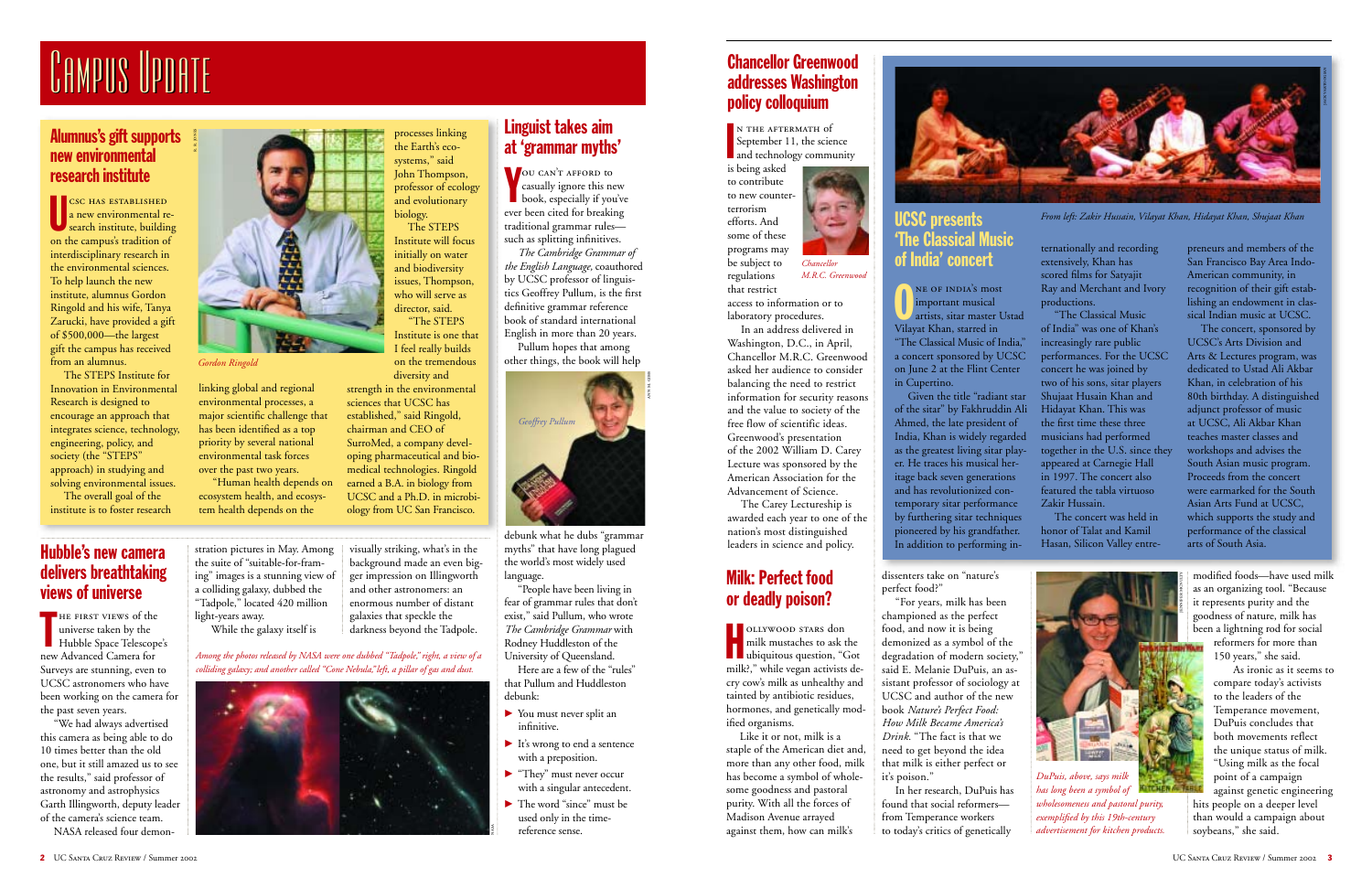#### You can't judge a fish by its color

For centuries, scientists have used physical charac- teristics like size and color to separate one species from another. But new genetic studies show that these traits can be misleading, at least in certain kinds of fish.

*Biological Sciences,* challenge longheld beliefs about damselfish species distinctions.

Giacomo Bernardi, an associate professor of ecology and evolutionary biology, and his colleagues investigated genetic differences in colorful coral reef fish called damselfish. Their findings, published in an issue of *Proceedings of the Royal Society of London B:*

"What is a species is a fundamental question in evolutionary biolo-

gy. Almost by chance we went straight to this issue," Bernardi said.

Bernardi's work focused on four closely related damselfish species, each with a different coloration pattern.

AMES WHITEHEAD, an assis-<br>tant professor of computer<br>science at UCSC, has received a prestigious award from the National Science Foundation's Faculty Early Career Development Program.

The researchers looked at DNA from damselfish mitochondria, tiny cellular structures that provide energy to the cells of higher organisms. Bernardi and his colleagues compared the DNA and used the similarities and differences to group closely related individuals.

Surprisingly, the groupings based on DNA sequences were not the same as the color-based species designations for two of the four species. "We have found that the definition of 'species' is more complicated and a lot more interesting than we thought," Bernardi said.

FOR WHITE YOUTH, coming<br>to terms with being white<br>in an increasingly diverse U.S. society can be a painful and contradictory experience marked by feelings of guilt and privilege, relief and persistent prejudice.

#### Computer scientist receives 'early career' grant from NSF

Whitehead will use the grant of \$300,000 over five years to support his research on configuration management systems, which help teams of software developers coordinate their work on complex projects.

Configuration management is analogous to document management, in which a word-processing program is used to save many drafts of a report or other document and to track changes made by different people.

A single software project may involve 50 to 100 people, so configuration management systems are usually more complex than document management systems.

Configuration management is essential to understanding the state of the software during its development and controlling the changes made to it by different people, Whitehead said.

THE UC BOARD OF REGENTS<br>has endorsed the Facilities<br>Bond Acts of 2002 and 2004, which would provide funding for K–12 and higher education facility needs over the next four years.

#### White youth's difficulty with racial identity

In her new book, *Shades of White: White Kids and Racial Identities in High School,* UCSC sociologist Pamela Perry reveals the complex feelings white youth today have about being white, and she identifies powerful forces in our nation's schools that reproduce racial inequality.

"As we become a more diverse society, we can't afford to raise our kids in racial isolation," said Perry, an assistant professor of community studies. "We need to understand the

formation of racial identity in multiracial settings and what's happening in schools that contributes to racism. In this day and age, schools need to nurture a generation of young people able to live and work together with dignity and respect."

Perry spent two and a half years immersed in the culture of two northern California high schools to explore the development of racial identity among white youth in schools with very different racial balances. The first school, which she calls

"Valley Groves," is a suburban school where 83 percent of the students are non-Hispanic whites. The second, which she calls "Clavey," is urban and racially diverse, with 54 percent African American students, 23 percent Asians, 12 percent whites, and 8 percent Hispanics.

In presenting findings based on participant observation in the schools and in-depth interviews with 60 students, Perry paints a portrait of racial identity formation among whites that varies dramatically by proximity to students of color. She asserts that merely interacting with students of different races and ethnic backgrounds in a multicultural school is not enough to counter the forces of racism that persist in American society.

THE UCSC WEST JAVANESE<br>
Gamelan Ensemble celebrated 25 years of perform-Gamelan Ensemble celeing with a gala concert in May at UCSC.



A genetic analysis of the damselfish species Dascyllus trimaculatu indicates that it may actually include three distinct species, all with the same color pattern.

**TWO PROFESSORS of astrono-** my and astrophysics— **Douglas Lin and Claire** Max—have been elected to the American Academy of Arts and Sciences. The academy honors the nation's most distinguished artists, scientists, and business and political leaders. The selection of Lin and Max brings

#### UC Regents endorse bond measures

The 2002 Bond Act, which goes before voters in November, would authorize more than \$13 billion for K–12 and \$1.65 billion for higher education capital projects. The 2004 Bond Act would authorize \$10 billion for K–12 and \$2.3 billion for higher education.

AB–16, the measure which created the bond issues, also authorizes \$651.3 billion in lease revenue bond funding for higher education that does not require voter approval.

UCSC projects that are included in the measure are the Engineering Building (\$41.2 million), the Humanities and Social Sciences Facility (\$1.5 million), and the Emergency Response Center (\$517,000).



#### Pamela Perry

#### NSF director scheduled for Center for Adaptive Optics dedication

Rita colwell, director of the National Science **K**Foundation (NSF), was scheduled to visit the campus in late June for the dedication of the NSF-funded Center for Adaptive Optics. During her visit, Colwell was also to meet with faculty and students, tour the campus, and give a speech on "Research Trends and Opportunities at NSF."

The multi-institutional Center for Adaptive Optics, headquartered at UCSC, was established in 1999 as an NSF Science and Technology Center focused on the advancement and application of adaptive optics technology.

Adaptive optics (AO) is used in astronomy and vision science to correct the blurring of images caused when light travels through an unstable medium. For example, turbulence in the Earth's atmosphere limits how clearly astronomers can see stars and other objects with even the largest ground-based telescopes.

Similarly, internal imperfections and fluids in the eye not only affect vision but also limit the ability of doctors to get a clear view of the retina to diagnose and correct retinal defects and disease.

"In astronomy, adaptive optics can remove much of the blurring caused by the atmos<sup>p</sup>here, giving us the sharpest images of stars, planets, and galaxies ever obtained with ground-based telescopes. But there are still significant technical challenges to overcome before we can realize the full potential of this technology," said Jerry Nelson, director of the Center for Adaptive Optics, professor of astronomy and astrophysics, and a leading innovator of AO technology.

"We are also seeing some major advances in vision science through the use of adaptive optics, and we expect to see new ophthalmic instrumentation developed in the near future," Nelson added.

At press time, the dedication was scheduled to take place on June 21 and celebrate recent progress in adaptive optics and the completion of a new headquarters building. The 4,000-square-foot building on Science Hill provides offices and meeting space for faculty, visiting scientists, students, and administrators.

*will bring its audiences* Shakespeare Santa Cruz*tales of wealth, power, and fame during its 21st season this summer. The 2002 festival selections are Shakespeare's*  Merry Wives of Windsor *and* Coriolanus, *and Anton Chekhov's* The Sea Gull. *The plays will be running in repertory July 10 through September 1. For more information, see* shakespearesantacruz.org. *(Above: a scene from last summer's* A Midsummer Night's Dream)



Rita Colwell, director of the National Science Foundation since 1998, and the new center



#### Gamelan Ensemble celebrates 25 years

A gift of heirloom instruments from the Republic of Indonesia helped found the ensemble a quarter century ago.

The Gamelan Ensemble is composed of UCSC students, faculty, and alumni. They have performed in many venues, including the Olympic Arts Festival in Los Angeles.



*Undang Sumarna, who has led UCSC's Gamelan Ensemble since its inception, performed at the concert.*

national science foundation

#### Two UCSC astronomers elected to Academy of Arts and Sciences

the number of academy fellows

in UCSC's Department of Astronomy and Astrophysics to nine and the UCSC total to 17.

Lin is an expert on the formation and evolution of planets and solar systems. Max has been instrumental in developing adaptive optics systems for the Lick and Keck Observatories.



California Space Institute's Center for Origins Studies. Claire Max is an associate director of the Center for Adaptive Optics.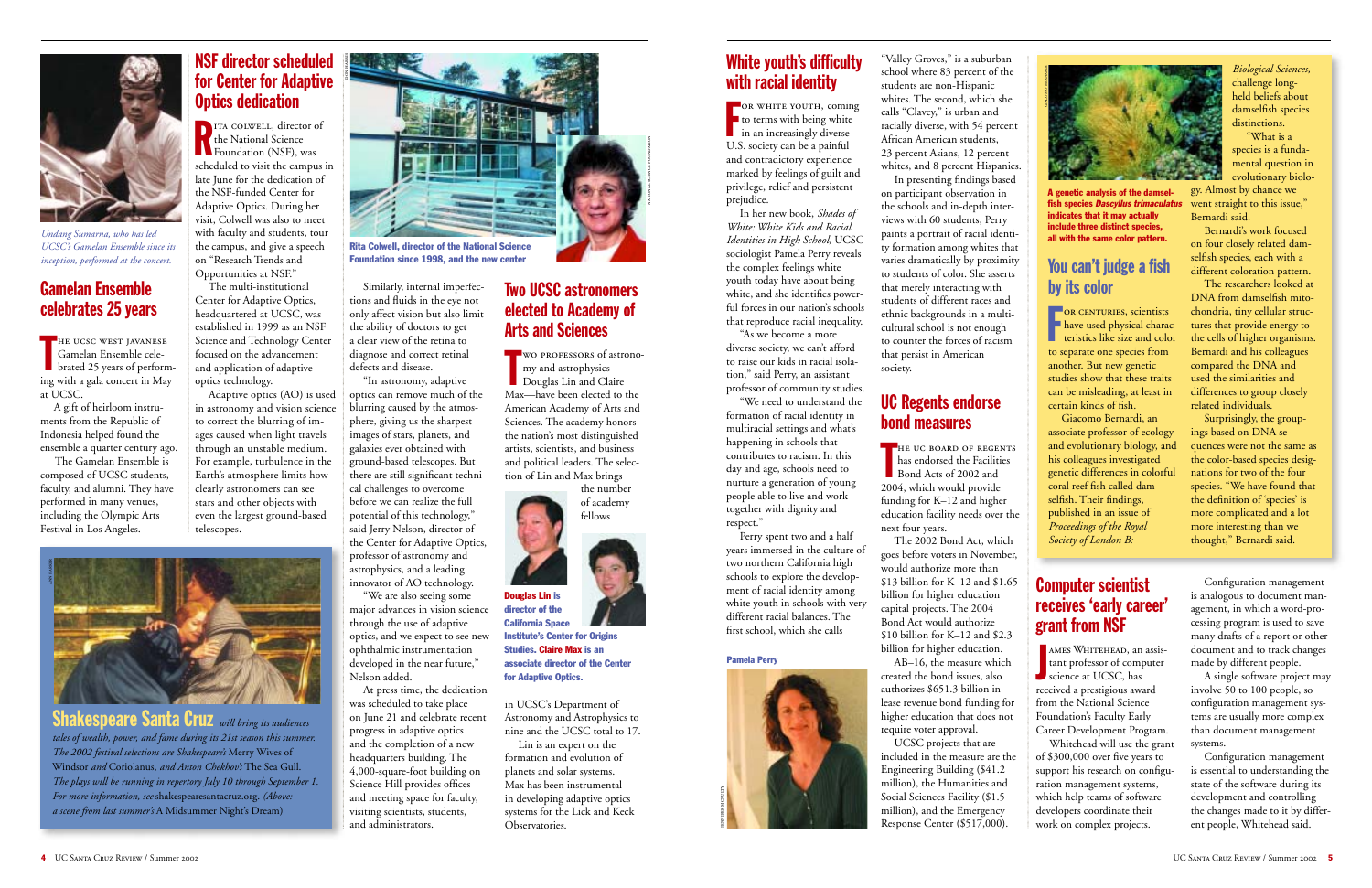#### Findings support 'Out of Africa' hypothesis

An abrupt episode of <sup>g</sup>lobal warming and major changes in plant and animal life marked the transition between the Paleocene and Eocene epochs about 55 million years ago.

Several groups of mammals, including early primates, made their first appearances in Asia, Europe, and North America around

The results are consistent with studies that have point-

the journal *Science* supports the idea that Asia was the center of origin for at least one important group of mammals, and probably for several others.

The study allows paleontologists for the first time to compare the fossil sequences of Asia, Europe, and North America for this dramatic period in Earth's history, said associate professor of Earth sciences Paul Koch, a coauthor of the paper.

"We can finally see what was happening in Asia at the same time that there were dramatic changes in the faunas of North America and Europe," Koch said.

ed to Asia as the center of origin for several important groups of mammals, includ ing primates and two orders of hooved mammals. The study also shows that an extinct family of mammals, the *hyaenodontids,* definitely appeared first in Asia.

Mary A. Holmes, a founding member of the faculty of UCSC and a beloved artist and art historian, died in January after a brief illness. She was 91.

"These groups probably spread to North America across the Bering land bridge in response to the warming of the climate that occurred at the Paleocene/Eocene boundary," said Gabriel

first author of the paper. The boundary is marked in the geologic record by an anomalous blip in carbon isotope ratios. Geochemists have linked this anomaly to a massive release of methane gas from the ocean. Since methane is a powerful greenhouse gas, this oceanic belch of methane may well have driven the transient global warming that occurred at this time, dramatically altering

observational research, chiefly on the structure of our Galaxy, and was a leader of American astronomy.



the global climate for about 100,000 years. Koch and Bowen worked with researchers from the University of New Hampshire and the Chinese Academy of Sciences to collect and analyze samples from the Hengyang Basin in southern China.

Lionel Cantú Jr., an assistant professor of sociology, died unexpectedly in May at the age of 36 after a very brief illness.

*The bright red sedimentary layers in this photo mosaic from northern Wyoming are about 10 meters above the Paleocene/Eocene boundary.* 

Holmes, who grew up in various towns in the West, and in Chicago, began her career as a painter and became equally well known for her work as an art historian, hosting a series of community lectures.

"She was remarkable in many respects," said John Dizikes, a



THE CENTER for Ocean<br>Health, the Institute of<br>Marine Sciences' new Health, the Institute of **Marine Sciences' new** state-of-the-art research facility at UCSC's Long Marine Laboratory, was dedicated in February with a ceremony hosted by Chancellor M.R.C. Greenwood. The dedication was attended by elected officials and leaders in ocean conservation, such as UCSC alumna Julie Packard (B.A. and M.A., biology), executive director

fellow founding faculty member. "She was an incomparable colleague; there was no one like her.



I admired her intense professionalism as an art historian, which she rather disguised because she was full of so many eccentric opinions. Above all I admired her courage; she was indomitable."

Holmes's affiliation with UCSC began in 1965 when she arrived from Los Angeles as a lecturer in art; she retired as a full professor in 1977.

Holmes was a painter of visionary and mythical forms, though she chose to teach art history rather than painting.

Albert E. Whitford, an acclaimed astronomer, former director of UC's Lick Observatory, and a professor emeritus of astronomy and astrophysics at UCSC, died in March in Madison, Wisconsin, after a short illness. He was 96.

"He was a very important figure in American astronomy and at Lick Observatory," said Donald Osterbrock, professor emeritus of astronomy and astrophysics at UCSC and a close friend of Whitford. "He did a tremendous amount of excellent

THE BUSH administration's<br>plan to develop space-<br>based missile defense systems has generated heated debate, but most commentators have overlooked an important and potentially destructive consequence of <sup>p</sup>lacing weapons in orbit around the Earth: The militarization of space could create a permanent halo of orbiting debris that will interfere with important scientific and communication satellites.

As director of the Lick Observatory on Mt. Hamilton from 1958 to 1968, Whitford oversaw the completion of the Shane Telescope in 1959.

Contributions in Whitford's memory should be made payable to the UCSC Foundation, designated for the UCO/Lick Observatory's Crocker Fund, and sent to UCSC Gift Administration, Carriage House, 1156 High Street, Santa Cruz, CA 95064.

Cantú specialized in

the ways in which sexuality influences migration. His other interests included race and ethnicity, and Latinos in

the U.S. He joined the UCSC faculty in 1999.

"He was probably responsible for more students hanging on and triumphing—getting their Ph.D.s—than any other faculty member, certainly for Chicano and Latino students," said sociologist Candace West.

Contributions in Cantú's memory should be made payable to the UCSC Foundation, designated for a scholarship fund in his name, and sent to UCSC Gift Administration, Carriage House, 1156 High Street, Santa Cruz, CA 95064.

#### In Memoriam

#### Institute of Marine Sciences dedicates its Center for Ocean Health

of the Monterey Bay

Aquarium.

The keynote speaker at the dedication ceremony was Terrie Williams, the Ida Benson Lynn Professor of Ocean Health. Williams said the scientists who work in the building are motivated by their love for the ocean environment and the sense that it desperately needs protecting.



"The bottom line is, these scientists are trying to save the oceans, and they have dedicated their lives to it," she said.

In addition to Greenwood and Williams, speakers included Packard, in her capacity as vice chair of the David and Lucile Packard Foundation, and Gary Griggs, director of the Institute of Marine Sciences.

Construction of the center was largely funded by a \$5 million grant from the Packard Foundation.

#### UCSC alumnus awarded Mellon Fellowship

When david jacobson starts his Ph.D. studies this fall, he'll be able to focus more on learning and less on worrying about tuition and expenses, thanks to his 2002 Andrew W. Mellon Fellowship in Humanistic Studies.

The prestigious award, which supports exceptionally promising first-year doctoral students preparing for careers in humanities teaching and scholarship, will cover all tuition and required fees for the UCSC alumnus in his initial year of graduate study, as well as providing a one-time stipend of \$17,500.

"I used to think it was a cliché when people said 'It's an honor just to be nominated,'" said Jacobson. "But now I know it's true. I was thrilled to find out I was a semifinalist, and ecstatic when I won." This year's 95 Mellon Fellows were selected from 753 applicants.

Jacobson is the 17th UCSC student to win a Mellon Fellowship, and the sixth winner from UCSC's classics program. A 2000 graduate with a double major in classics and history, Jacobson begins a doctoral program in classics at UC Berkeley this fall.

"In science fiction movies like *Star Wars* there are constant explosions, but a few sec-

onds later the screen is clean. It's not going to work that way near a planet," says UCSC professor of physics Joel Primack, who issued the warning during a speech at the UN's Educational, Scientific and Cultural Organization in Paris.

About 3 million kilograms of debris (roughly 6 million pounds), from dead satellites to paint chips, already orbit the Earth. The U.S. Space Command tracks more than 9,000 objects larger than four inches in diameter, and operational satellites can take evasive action to avoid being hit by one of these objects.

The most serious current

hazard is the nontrackable debris smaller than a marble that orbits at around 17,000 miles per hour, 10 times faster than a bullet from a highpowered rifle.

A BB-sized fragment traveling that speed has the destructive power of a bowling ball moving over 60 miles per hour. Space-based missiles will

generate huge amounts of small debris particles, said Primack. Some will arise from weapon explosions, but even more will come from the resulting small projectiles hitting larger objects already in orbit.

*Joel Primack*

from left: *The center's architect, Jon Schleuning; alumnus Robert Stephens; Julie Packard, vice chair of the David and Lucile Packard Foundation and alumna; and keynote speaker and Ida Benson Lynn Professor of Ocean Health Terrie Williams, at the dedication*



from left: *UCSC Foundation trustee Paul Irwin, UCSC Institute of Marine Sciences director Gary Griggs, Chancellor M.R.C. Greenwood, and alumna Julie Packard*

David Jacobson





ucsc photo services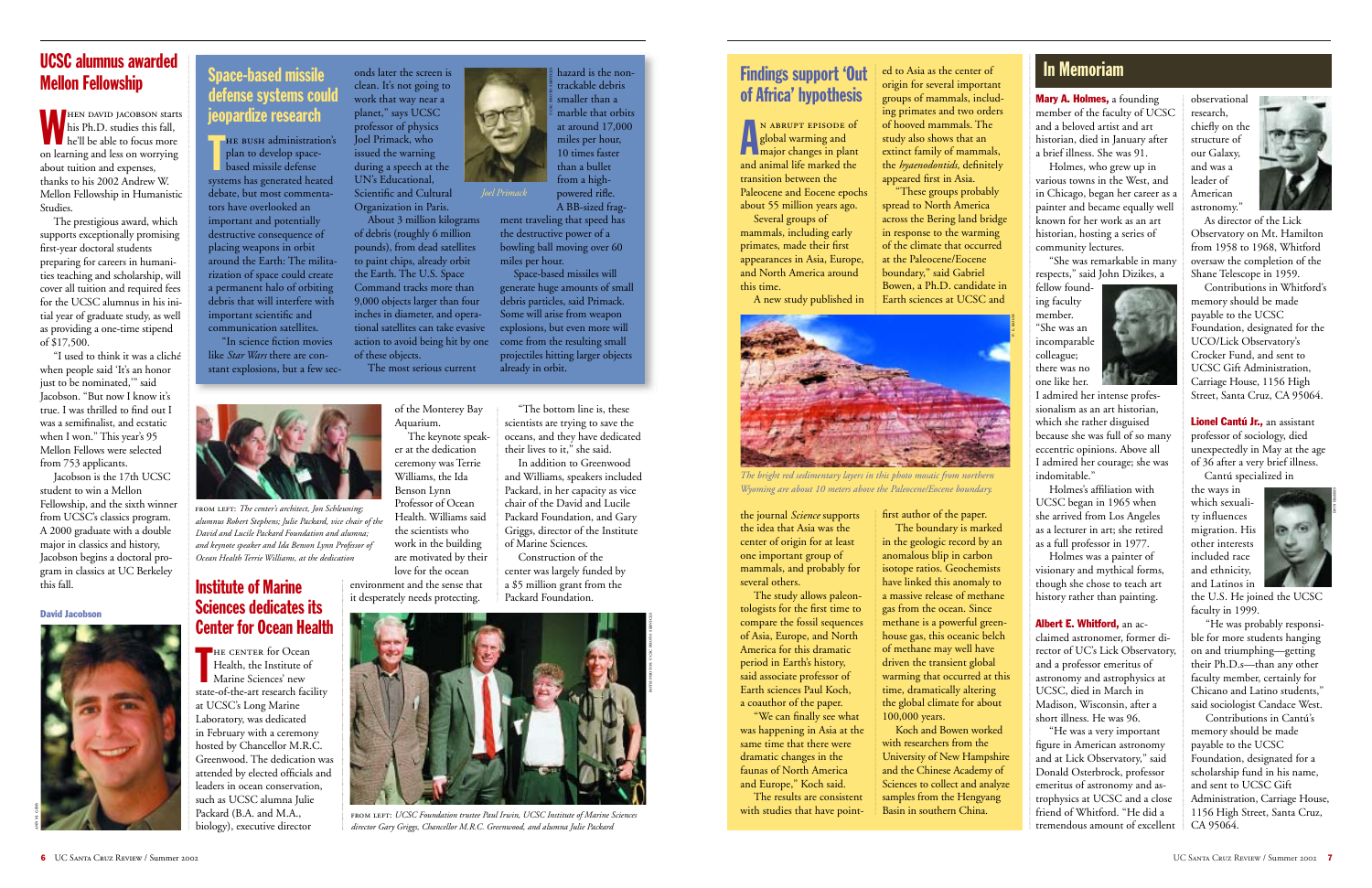IN 1996, Donald Croll set out to answer a simple question:<br>What makes Monterey Bay such a great place for blue whales?<br>Probably the largest creatures ever to live on Earth, blue whales. congregate in the bay every summer, feeding on swarms of shrimplike crustaceans called krill.

So the simple answer to Croll's question is that blue whales come here to eat. But Croll, an assistant professor of ecology and evolutionary biology at UCSC, wanted a deeper understanding of the relationships between blue whales, krill, and conditions in the bay.

It turns out that the whales come for the same reason that Monterey Bay attracts all kinds of marine life: It is quite simply one of the most fertile marine ecosystems in the world. And Croll, in collaboration with a diverse group of researchers at UCSC and other institutions, is starting to develop a comprehensive picture of how this highly productive ecosystem works.

chemistry to wind dynamics, ultimately determine how much food is available for animals at the top of the food chain, like whales and seabirds," Croll says.

Croll's investigation is one of many such projects in which UCSC researchers are sorting out the complex and elegant networks of interactions that govern marine ecosystems. Their work is helping to establish a solid scientific basis for the conservation and management of marine resources and the protection of endangered species.

While Croll's group focuses on the openwater or "pelagic" habitat, other researchers are studying the nearshore habitats—the rocky reefs and intertidal zone. Biologists in both groups work with oceanographers to get a better understanding of the physical processes that influence these ecosystems. By studying the dynamics of marine



ecosystems over a long period of time, researchers hope to understand them well enough to tell the difference between natural variability and disturbances caused by human activities. "That's what this is all about," Croll says.

"If you're trying to manage resources, you have to understand what creates variability

in those resources. Humans are affecting the world in so many ways, but at the same time we know that we live in a variable world. The problem is that we haven't had the long-term data to know what the natural variability is."

Ultimately, Croll's concern is the health of the marine ecosystems on which blue

*At sea, surveying Monterey Bay's vast web of life are ( from top) Donald Croll, observing whales, dolphins, birds, and other animals; Baldo Marinovic, collecting samples of the tiny pelagic crustacean, krill; and Nancy Gong, filtering seawater samples to measure concentrations of chlorophyll, an indicator of <sup>p</sup>hytoplankton abundance.*

# from  $WIND$  to  $WHALES$ : *By Tim Stephens* Understanding an Ecosystem





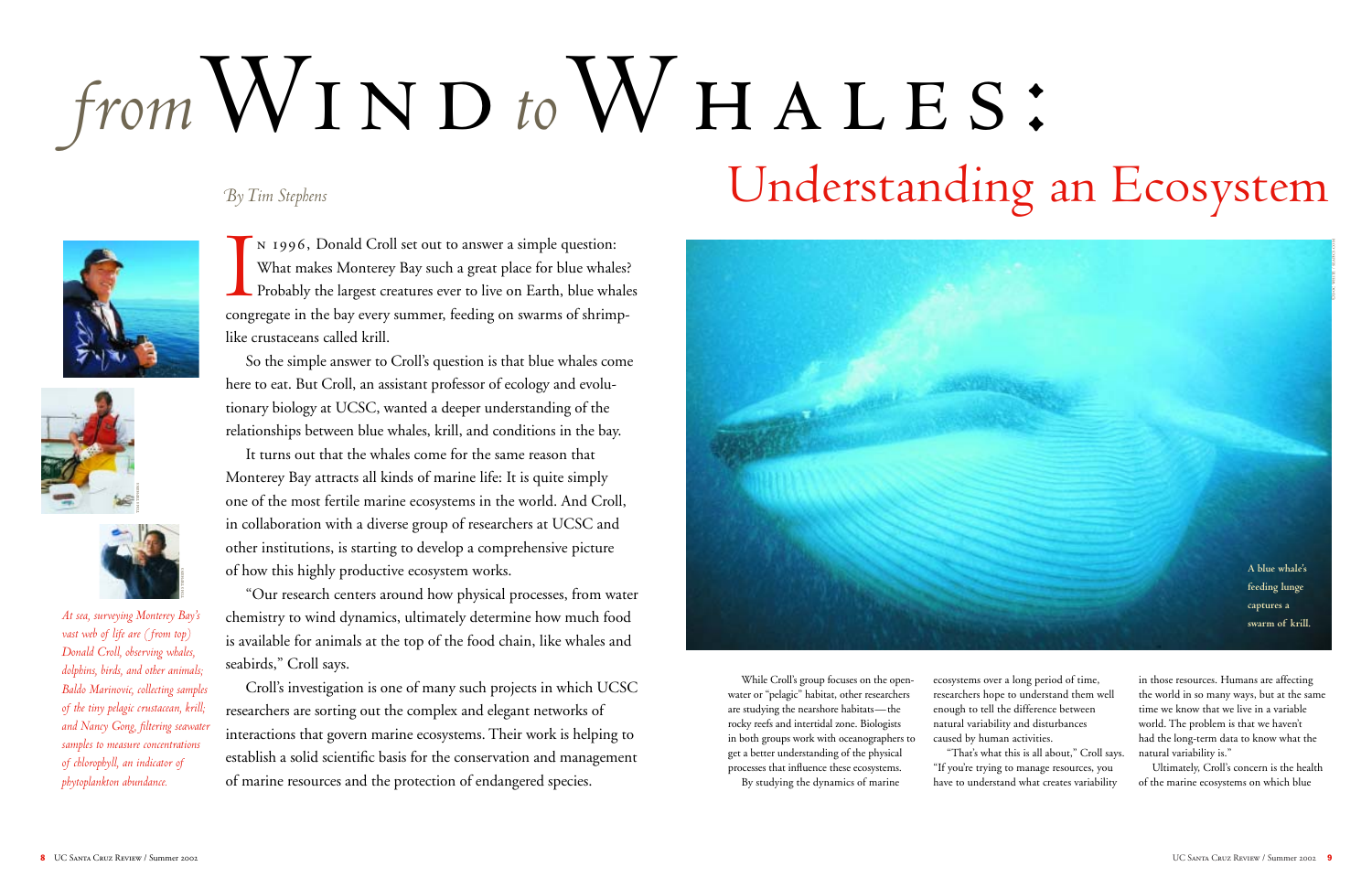whales, and so much else, depend. Important fisheries, such as squid, rockfish, and salmon, rely on these ecosystems. So do seabirds, dolphins, many kinds of whales, and other wildlife.

It's all part of a natural environment that draws millions of people to the California coast. The challenge is to manage these marine resources and protect the natural habitats so that people can enjoy them without destroying them.

THE DRIVING FORCE behind the high productivity of California's coastal waters is wind. Every spring and summer, winds blowing from the north act in combination with the rotation of the Earth to move warm surface waters offshore, drawing cold, nutrient-rich deeper water to the surface. This seasonal upwelling of nutrient-rich water sparks massive blooms of phytoplankton, microscopic algae that support a rich web of marine life.

Krill graze on phytoplankton, and blue whales feed almost exclusively on krill. It's a pretty simple food chain, but its simplicity offers a window onto more complex aspects of the Monterey Bay ecosystem and the upwelling process that drives its productivity.

There are only a few major coastal upwelling regions worldwide. While they make up about one-tenth of a percent of the ocean's surface area, 95 percent of the global marine biomass is produced in these regions. Not surprisingly, upwelling regions support many of the world's most important fisheries.

Along the coast of California and Oregon, intense upwelling tends to occur in certain places due to complex interactions of wind, currents, and topographic features of the coastline. Plumes of upwelled water enter Monterey Bay mainly from the north, from an upwelling center off Point Año Nuevo, about 20 miles north of Santa Cruz.

> BECAUSE OF THEIR great size, blue<br>whales have the highest average daily<br>energy requirements of any species. As a result, they only feed in areas of exceptionally high productivity, Croll says.

Spring is a crucial time in the annual cycle, when wind-driven upwelling typically stimulates the first big phytoplankton blooms of the year. Krill populations respond with a burst of reproductive activity, leading to a peak in the abundance of larval krill in April and May. These larvae reach adult size by July, when the blue whales start to show up, migrating north from their winter breeding grounds in the Gulf of



California and other more southerly waters. Regular pulses of upwelling are needed to keep the system going through the summer, but that doesn't always happen, says Baldo Marinovic, a research biologist at UCSC's Institute of Marine Sciences (IMS) and one of Croll's longtime collaborators.

"It's like getting someone going on a swing. It takes a big kick-start in the spring to get the productivity going, and then just a push now and then to keep the system productive," Marinovic says.

The strength of the upwelling determines how many of the juvenile krill survive to become adults, and also whether the krill stay bunched up in the dense swarms blue whales like to feed on, Marinovic says.

The system varies from year to year and also from place to place along the coast. If the upwelling is weak in one area, it may be strong somewhere else, and the whales move around accordingly, says Croll.

 $\bigcirc$ **ROLL'S RESEARCH On the upwelling**driven ecosystem in Monterey Bay grew out of a general interest in the ecology of all the great whales—including blue, fin, and humpback whales—that forage for food along the West Coast. As a research biologist at UCSC in 1996, he and a group of collaborators began conducting systematic surveys of several areas regularly visited by these whales. They mapped the distribution of whales over large areas, attached monitoring devices to whales to follow their diving behavior, and used echo sounders to locate and track aggregations of krill.

"I realize now that, in terms of the spatial scale, Monterey Bay to a whale is probably like a grocery store is to us, and they're in this grocery store looking for the krill aisle," Croll says. "But that store may be all out of krill, so they have to go across town to another store. For a whale, that might mean going from Monterey Bay to the Channel Islands off southern California or the Cordell Bank north of San Francisco that's their idea of local stores."

People often marvel that blue whales, which are far bigger than the largest dinosaurs were, eat something as small as krill. An average blue whale is about 80 feet long and weighs about 110 tons,

while the krill species found along the West Coast are less than an inch long.

But Croll points out that blue whales don't eat individual krill, they eat entire schools of them.

"They're really eating a superorganism, and the way they do it is pretty amazing. The blue whale has a tremendously bizarre feeding apparatus," Croll says.

> NE OF THE most important<br>sources of variability from year to year is El Niño, which originates in the tropical Pacific and drastically alters the normal oceanographic and weather patterns along the West Coast. In an El Niño year, unusually warm, nutrient-poor water from the south moves up the coast and disrupts the usual layering of warm surface waters over deep cold water. Coastal upwelling becomes much weaker than usual, resulting in a drop in phytoplankton production that affects the whole coastal food web.

A feeding blue whale, as Croll describes it, swims toward a school of krill at about 15 miles per hour and engulfs the krill along with the entire volume of water they occupy. The whale does this by dropping its mouth open until the lower jaw is at an angle of 90 degrees to the body. The whale's tongue inverts into its gullet as the mouth inflates with about 17,000 gallons of water. Then the whale shuts its mouth and forces the water out through the baleen, fibrous <sup>p</sup>lates that hang down from the upper jaw and filter out the krill.

"It's one of the largest biomechanical events that has ever occurred on this Earth," Croll says.

A single whale can consume more than "They have large energy stores, so they

two tons of krill a day during the peak summer feeding season. But the krill come and go, and a blue whale may have to travel great distances and go for long periods without food before it finds another good spot to gorge itself on krill. Their large size is a key feature that enables blue whales to survive on patchy, ephemeral concentrations of krill. can go a long time without feeding while they travel from one patch of krill to another. Their size also helps them take in a lot of food once they find it," Croll says.

The researchers found that blue whales tend to feed in certain spots along the coast where the continental shelf drops off steeply into deeper water. One of the most dramatic examples is Monterey Bay, where the immense Monterey Submarine Canyon cuts a big wedge out of the continental shelf. By tracking both krill concentrations and the diving patterns of whales, the scientists could see that the blue whales dove directly down to the densest swarms of krill along the edge of the canyon.

"Whether here in Monterey Bay, or north of the Channel Islands, or off the coast of Mexico, it was always the same pattern—they were feeding on dense aggregations of krill off the edges of these steep underwater cliff faces," Croll says. The researchers recognized that all of these places are associated with major upwelling centers. With a classic upwelling region practically in his backyard, Croll

decided Monterey Bay was the best place to try to understand the behavior of the whales in relation to the dynamics of upwelling systems.

Croll's main collaborators include Marinovic, an expert on krill; UCSC research biologist Bernie Tershy; and Scott Benson, a graduate student at Moss Landing Marine Laboratories working with MLML professor James Harvey. Every summer, the group conducts regular surveys of Monterey Bay from Moss Landing's research vessel *John Martin.*

The boat plows back and forth across the bay in straight, parallel lines, while researchers and volunteers perched on the flying bridge record every sign of life on the bay—including whales, dolphins, and seabirds, sometimes in astonishing numbers. The scientists also take water samples, collect krill, and gather oceanographic data, such as water temperature and salinity.

While it has never been easy for scientists to get funding for long-term monitoring of ecosystems, various agencies have provided funding for Croll's work, including the Office of Naval Research, the Environmental Protection Agency, California Sea Grant, and the Monterey Bay National Marine Sanctuary, which is especially interested in gathering data on the sanctuary.

Having years worth of data allows scientists to ask questions they couldn't otherwise address, Croll says. "These data start to take on a life of their own and suggest new questions to explore. Now that we have five years of good data, we have enough information to start to understand how the system works and how variability between years occurs."

*<sup>T</sup>he driving force behind the high productivity of California's coastal waters is wind. Every spring and summer, winds blowing from the north act in combination with the rotation of the Earth to move warm surface waters offshore, drawing cold, nutrient-rich deeper water to the surface. This seasonal upwelling of nutrient-rich water sparks massive blooms of <sup>p</sup>hytoplankton, microscopic algae that support a rich web of marine life.*

wind-generated upwelling



*of nutrient-rich deep water produces phytoplankton blooms that support krill, which in turn feed blue whales, squid, seabirds, and other marine animals.*

illustrations: blue whale by pieter folkens, courtesy ucsc institute of marine sciences; all others, linda knudson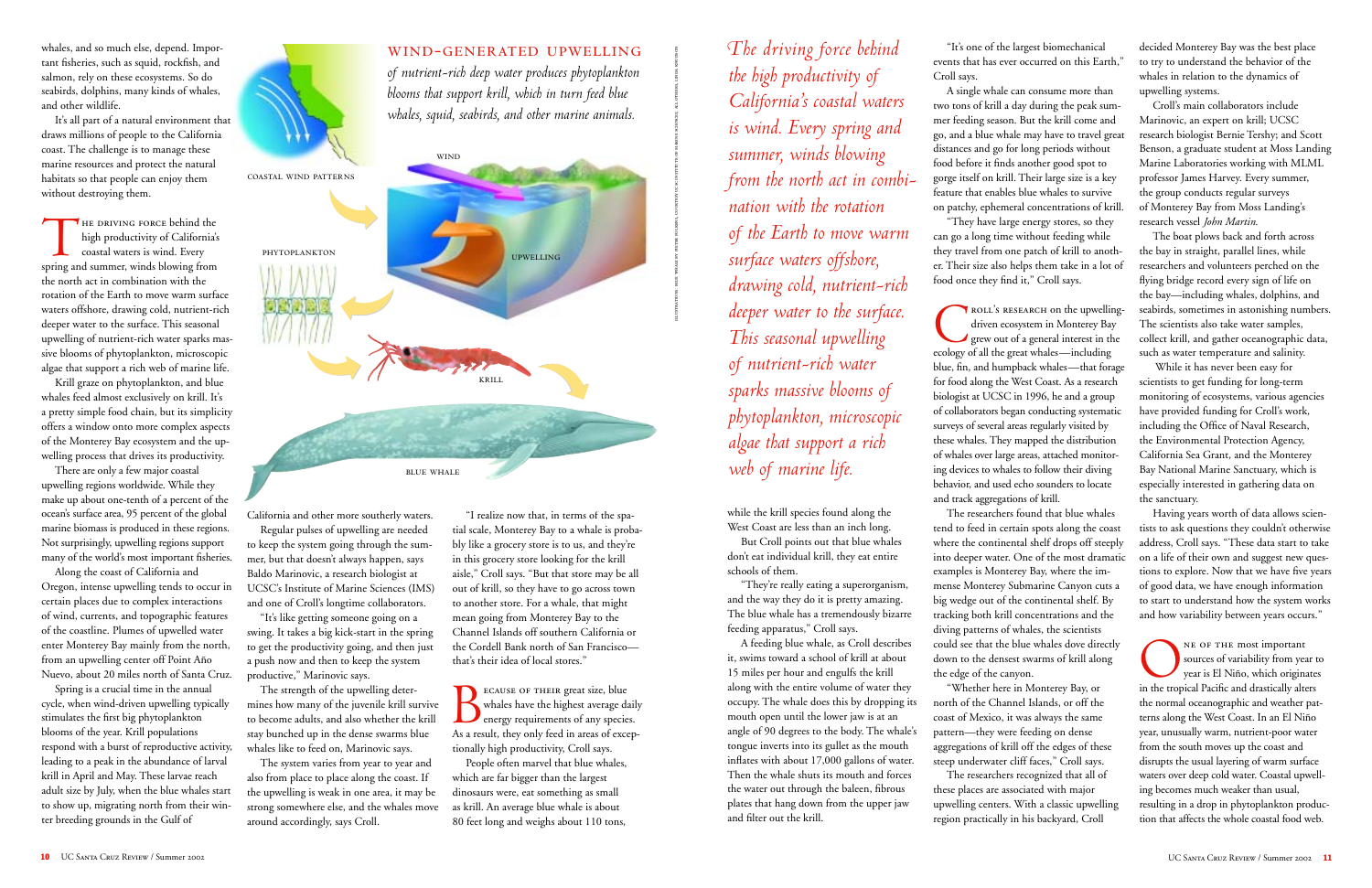El Niño is important not only as a source of natural variability, but also as a possible harbinger of things to come as a result of global warming, Croll says. Sea-surface temperatures are expected to increase with global warming, as they do along the coast during El Niño. Furthermore, the frequency and intensity of El Niños may increase with global warming.

Croll's group already had one year of survey data when the 1997–98 El Niño came along. It was a perfect opportunity to study the effects of El Niño on coastal ecosystems.

Croll expected low krill populations to result in a bad year for whales in Monterey Bay. Instead, whales and other marine life showed up in record numbers and were seen much closer to shore than usual.

"Although there wasn't a lot of krill, this was probably one of the few places where there was any food at all," Croll says. "Ordinarily, they would be feeding in a number of places up and down the coast, but during El Niño this area became like an oasis in the desert. That means Monterey Bay may be even more important for the whales than we had thought."

In collaboration with UCSC environmental studies professor Marc Mangel, Croll's group is now beginning to develop and test computer simulations that could be used to forecast the abundance of krill, indicating whether it will be a good year for whales and other animals that feed on krill. Salmon and rockfish eat krill, as do sardines and anchovies, which in turn are preyed on by larger fish and marine mammals.

Squid also depend on krill for food, and the squid fishery is California's largest fishery in both volume landed and commercial value. Mangel is looking at how the abundance of krill influences the squid fishery, and developing computer models that could be used to guide the management of the fishery.

"If we can forecast krill dynamics, we may be able to forecast the fate of the squid fishery, and that could tell us how much squid the fishing boats

should be allowed to take in a given year," Croll says.

This kind of forecasting, however, will require extensive monitoring of oceanographic conditions, as well as an understanding of ecosystem dynamics detailed enough to translate into mathematical formulas. Croll says scientists still have much to learn about how upwelling fuels the productivity of coastal ecosystems.

One of his collaborators, Francisco Chavez of the Monterey Bay Aquarium Research Institute, has established an intensive, long-term monitoring program to examine the physical dynamics and productivity of Monterey Bay, using instruments on moorings and ships. And Croll has been adding new collaborators, at UCSC and other institutions, as his research progresses. Their investigations are already revealing new layers of complexity in coastal ecosystems.

It turns out, for example, that some of the nutrients that stimulate phyto<sup>p</sup>lankton blooms originate in runoff from the land. Kenneth Bruland, professor of ocean sciences, has shown that phyto<sup>p</sup>lankton growth may be limited by the availability of iron, which enters coastal ecosystems in sediment from rivers and streams.

Croll is also working with Raphael Kudela, assistant professor of ocean sciences, who uses satellite images to measure phytoplankton productivity in coastal waters. His data provide detailed <sup>p</sup>ictures of what's going on at the bottom of the food chain.

Pulling together data from diverse sources to obtain a comprehensive picture of the Monterey Bay ecosystem will not be easy. But Croll and others at UCSC have already gone a long way toward assembling the kind of broadbased interdisciplinary collaboration that can accomplish that goal.

"As we develop our understanding of the whales, we see where we need input from other disciplines. We've found that other scientists get excited when they see what we're doing, that we're not just hugging whales but trying to address important ecological questions," Croll says.

The Center for Ocean Health draws on the full range of expertise in the Institute of Marine Sciences. With 43 affiliated faculty and over 50 professional and postdoctoral researchers, the IMS is known for cuttingedge interdisciplinary research in environmental toxicology, marine mammal biology, nearshore ecological processes, marine biogeochemistry, paleoceanography, and continental margin geology. - TIM STEPHENS

California Department of Fish and Game.

"Having all these other groups around us has led to a lot of dynamic and healthy interactions. It's a really vital and vibrant place to work," Raimondi says.

"It's been exciting to see the synergy that's developed at the new center," adds IMS director Gary Griggs. "Bringing the scientists down here where they can be close to their research and interact with each other has paid off in a lot of ways."

THE NEW Center for Ocean<br>Health at UCSC's Long Marine<br>Laboratory is more than a stateof-the-art research facility. It is a building with a mission, serving as a focal point for scientific research, education, and policy programs that address ocean conservation and management issues. By bringing together university researchers, government agencies, and conservation organizations, the center encourages the integration of research and policy efforts to protect and manage marine ecosystems and biodiversity.

> Raimondi and Mark Carr, associate professor of ecology and evolutionary biology, lead UCSC's participation in the multiinstitutional Partnership for Interdisciplinary Studies of Coastal Oceans (PISCO), a largescale research program that focuses on understanding the nearshore ecosystems of the U.S. West Coast. In many ways, PISCO exemplifies the aim of the Center for Ocean Health to integrate science, policy, and education. The project's findings are applied to issues of ocean conservation and management, and are communicated and shared through public outreach and studenttraining programs.

### THE CENTER *for* OCEAN HEALTH: Integrating science and policy

"Some of the most urgent issues in California and throughout the world involve these linkages of science and policy in the

coastal zone, because that's where most of the people are and where so many conflicts occur between people and the coastal environment," Raimondi says.

UCSC researchers and students work closely with scientists at the state and federal laboratories adjacent to Long Marine Lab. Churchill Grimes, director of the Fisheries Service lab, notes that cooperative research projects involving the lab and UCSC scientists are currently supported by \$1.2 million in federal funds.

The Fisheries Service lab, overseen by the National Oceanic and Atmospheric Administration (NOAA), is also home to NOAA's Institute for Marine Protected Area Science, established as part of a national effort to create a scientifically based, comprehensive national system of protected areas representing diverse U.S. marine ecosystems. "We are in the middle of the nation's largest marine sanctuary here in Monterey Bay, with a national center at the fisheries lab that's looking at how to use protected areas to conserve marine resources, and the IMS is doing research that's helping them understand how to do this. All these things are complementary," Griggs says.

Michael Beck, director of the Coastal

Waters Program for the Nature Conservancy, says his organization's partnership with UCSC is mutually beneficial.

"I'm able to transfer important new knowledge about marine science from UCSC researchers to the people working at our field sites. We have marine conservation practitioners on the ground in more than 25 countries, and it's important to connect them with sources of knowledge and expertise," Beck says.

In return, Beck gives feedback to UCSC scientists about what kinds of information are most needed to improve marine conservation and management efforts. UCSC graduate students and interns work on Nature Conservancy projects, gaining firsthand experience with marine conservation issues.

"There are few places in the world where there is such good synergy between scientists, managers, conservationists, and public educators working to understand and preserve marine diversity," Beck says.

The Island Conservation and Ecology Group (ICEG) was founded in 1994 by IMS researchers Donald Croll and Bernie Tershy. It is primarily concerned with problems caused by introduced species on islands. For example, the group is helping to save breeding colonies of marine birds that are threatened by introduced rats and other exotic species on coastal islands of Mexico and California. ICEG works with UCSC scientists, postdoctoral researchers, and graduate students involved in research projects related to the group's goals.

"We are targeting scientific questions that have strong policy implications, where there is a need for solid research to address issues of great importance to the region and the state," says Peter Raimondi, an associate professor of ecology and evolutionary biology.

Raimondi is one of about a dozen faculty and researchers in UCSC's Institute of Marine Sciences (IMS) who moved their offices and laboratories from the main campus to the Center for Ocean Health last year, bringing with them postdoctoral researchers, graduate students, and technical support staff. The center was dedicated in February (see story, page 6).

The researchers in the center are primarily involved in studies of marine vertebrates and coastal biology. The center gives them easy access to the other research facilities at Long Marine Lab, including tanks and pools for marine mammals and seawater laboratories for fish, plankton, and marine invertebrates.

Two nonprofit conservation groups have offices at the Center for Ocean Health: the Nature Conservancy's Coastal Waters Program and the Island Conservation and Ecology Group. Also located nearby are the Seymour Marine Discovery Center, with a university teaching lab and public education programs; the National Marine Fisheries Service Santa Cruz Laboratory, where federal scientists are studying major West Coast fisheries; and a marine wildlife center run by the

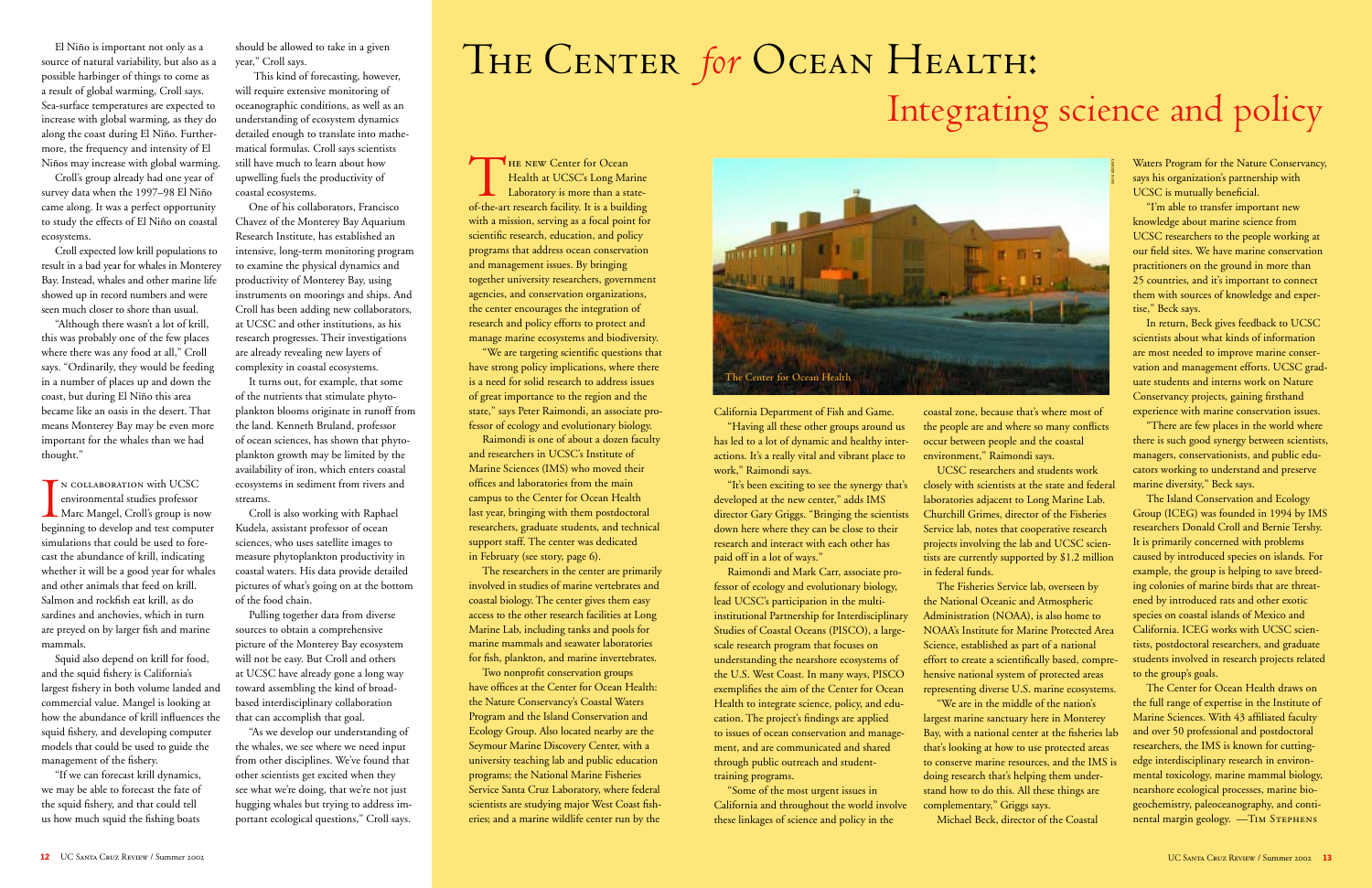# *to the Rescue*

"We will be eternally grateful to her," said Frick Curry, the center's director of fundraising. "We're a small nonprofit, and we don't have an information technology expert on staff, or even a consultant. It's catch as catch can."

Liu soared to heroine status as an intern with UCSC's Global Information Internship Program (GIIP, pronounced "jeep"), a new initiative steeped in the issues of globalization. GIIP trains undergraduates in computer skills they take to organizations that need a boost to make the most of today's technology.

UCSC sociology professor Paul Lubeck launched GIIP in 1998 to address growing inequality in access to information networks and global communications. "Computer networking is a powerful organizing tool, but the poor and disenfranchised are being shut out of the information revolution," said Lubeck.

"Helping these groups get wired gives them a chance to mount web pages, communicate their message, and connect with others who share their interests. It democratizes globalization by putting people within each other's reach."

For groups like the Center for International Policy, a think tank founded in 1975 to promote peace, human rights, and a U.S. foreign policy that reflects democratic values, GIIP was the difference between having a web presence and vanishing from the virtual world. Liu not only corrected long-standing problems with the center's web site and got it back online, she took proactive steps to avoid future snafus. "She definitely helped bridge our digital divide," said Frick.

Anyone who uses e-mail, the web, or a database on a regular basis knows how vital computers can be in today's world of highspeed communication. They have transformed work, the workplace, and the world. But the benefits of information technology are limited to those who can afford the hardware and master the soft ware. To broaden access to these powerful new tools of democracy, Lubeck with funding from the UCSC Center for Global, International and Regional Studies—built a program that serves groups large and small, here and abroad.

GIIP honors the campus's tradition of service toward social equity by training students in information technology and <sup>p</sup>lacing them as interns with community, human rights, environmental, and other nongovernmental organizations (NGOs). From Santa Cruz to South Africa, interns earn academic credit while upgrading the information resources—and thereby the economic and social opportunities of their sponsoring organizations. "We are committed to helping nonprofits and social groups achieve their goals more effectively and at lower cost," said Lubeck.

About 75 students have participated to date. Although most come from the social sciences and humanities, Lubeck estimates that 10 percent of students are science majors. To prepare for their internships, students enroll in a nine-month class that provides 40 hours of computer-based tech nical training and 80 hours of project work focused on network technology, computer back-up systems, and web-page develop ment. Required courses cover subjects such as global inequality, democratic social movements, fieldwork methodology, and



# Tech Tutors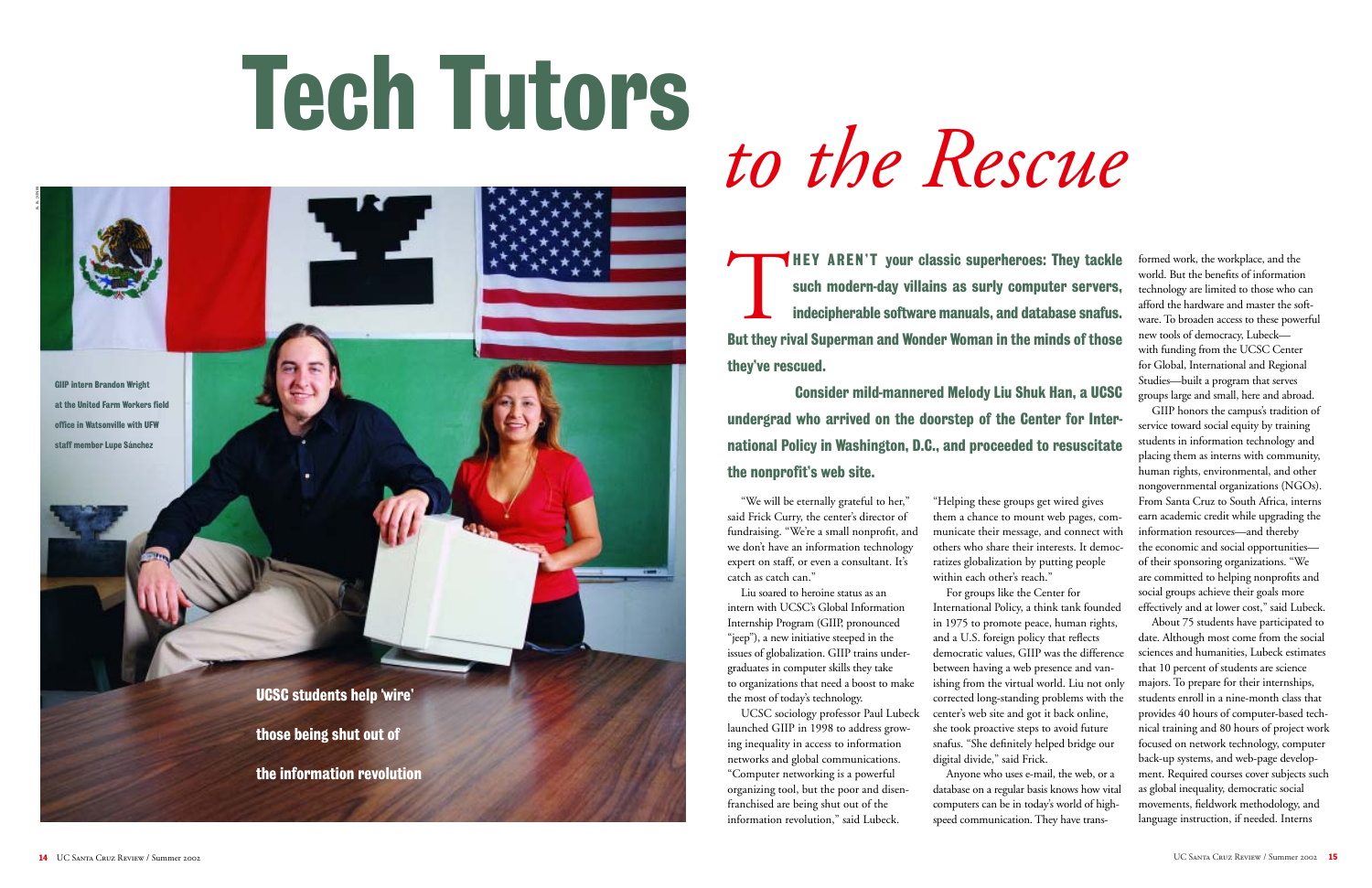### Tech Tutors to the Rescue continued

also learn about grantwriting and computer-based fundraising, an untapped realm that budget-strapped organizations typically are eager to explore.

Like many interns, Liu had no particular computer skills before enrolling in the prep course. "I used the computer for e-mail and writing papers, and that was about it," she said. During her internship at the Center for International Policy (CIP), she quickly became the resident computer expert.

"She kept telling us she was just a beginner, but we said, 'That's okay. You know 100 percent more than anyone else!'" said CIP intern coordinator Leah Riley.

After performing triage on the center's web site and untangling a number of computer problems that cropped up shortly after her arrival, Liu spent much of her internship conducting in-depth online research about potential donors.

"She did what no one else here, especially myself, had the time to do, which is use all these new online databases to gather information about foundations," said fundraising director Frick. Liu's work helped Frick sharpen his focus and target his fundraising pitches. "She's a self-starter and a fast learner," he said of Liu, who studied politics at UCSC as an exchange student from the Chinese University of Hong Kong.

A world away in South Africa, GIIP intern Gabe Collett was promoting technology in a vastly different setting. During an internship with the University of Natal at Durban, Collett used his computer savvy to create new online classes and to design and launch a web site for the university's Industrial, Organisational and Labour Studies Department. By night, he helped "wire" organizers at the

nearby Worker's College, teaching students how to use e-mail, spreadsheets, word-processing programs, and the World Wide Web.

Most of South Africa, like much of the Third World, lacks the infrastructure of telephone lines to support sophisticated computer networks. In KwaZulu Natal Province where Collett worked, few homes had computers. "For people who have no concept of how computers work, there was a real feeling of empowerment," Collett said of introducing his students to e-mail as a tool for organizing, lobbying, and building overseas alliances. But Collett found it difficult to sustain interest when there was no computer access outside the classroom.

"There's a massive skill shortage in South Africa, and the university graduates with the necessary skills head for the United Kingdom," he said.

Such roadblocks, coupled with cultural resistance to the use of computers— "many are distrustful and see computers as a new form of imperialism," said Collett present real challenges to those hoping to bridge the digital divide.

Yet Collett remains unfazed. Getting his own grandmother online "was not an easy sell," and he is confident the oppor-

tunities for collaboration outnumber any risk of exploitation. "If we're serious about promoting democracy to people who need greater self-determination, we have to use the tools of information technology," he said. Collett's experience illustrates the tech-

nology void that exists in many countries around the globe. But technology gaps abound in even the most modern, industrialized nations, where access is unpredictable in both the public and pri vate sectors. In the United States, nonprof its and grassroots organizations frequently lack the funds and expertise to keep pace with the constant flurry of new products, faster software, and updated hardware. "The term 'digital divide' is far too tidy a phrase to convey the social implications of

Computer networking is a powerful organizing tool, but the poor and disenfranchised are being shut out of the information revolution. Helping these groups get wired gives them a chance to mount web pages, communicate their message, and connect with others who share their interests. It democratizes globalization by putting people within each other's reach." —UCSC professor of sociology Paul Lubeck  $\epsilon$ 

> the inequities we're seeing," said Lubeck. During an internship with the United Farm Workers (UFW) in the summer of 2000, undergraduate Brandon Wright was struck by the disparity in computer know-how between Silicon Valley and the nearby agricultural communities of Watsonville and Salinas.

Wright took it upon himself to up grade the woeful computer infrastructure of the UFW's field office in Watsonville.

course in Spanish last summer tailored to the needs of UFW managers.

Mary Mecartney, who coordinated research out of the union's Watsonville office, said Wright and Rojas brought the ideal blend of expertise and respect to their work. "Most of the employees in our local field offices were farm workers before joining the staff," she said. "They haven't been to college or used computers to write term papers. But the interns did a wonderful job of breaking through the idea that computers are something too complicated for a nontechnical person to use."

Mecartney, too, is a convert, declaring computers "a fact of life in our work now. GIIP helped accelerate our understanding of that." And she is eager to continue working with UCSC students. "Our focus is organizing, working with people," said Mecartney. "We don't have time to figure out all the intricacies of computers, and we don't have the funds to go out and hire professional consultants."

For Rojas, working with the union reminded her of the connection between education and community involvement. "Being a student is not just about passing your classes, but it is also about taking charge of your education and using your knowledge to teach others," said Rojas, a senior majoring in global economics and Latin American and Latino studies.

If GIIP interns feel empowered by their experiences and are able to help empower the organizations they work with, the program has accomplished its goals, said Lubeck. "If the program can be a catalyst for that kind of win-win relationship," he said, "we're doing something right." —Jennifer McNulty

*For more information, visit the GIIP web site:* www2.ucsc.edu/giip



GIIP intern Melody Liu Shuk Han (center), with Leah Riley and Frick Curry of the Center for International Policy

abound in even the means members and means in the means industrialized and is the probabilized matros, where access is<br>
industrialized anon-s, where access is<br>
industrialized anon-s, the United States, nonprofit and the Co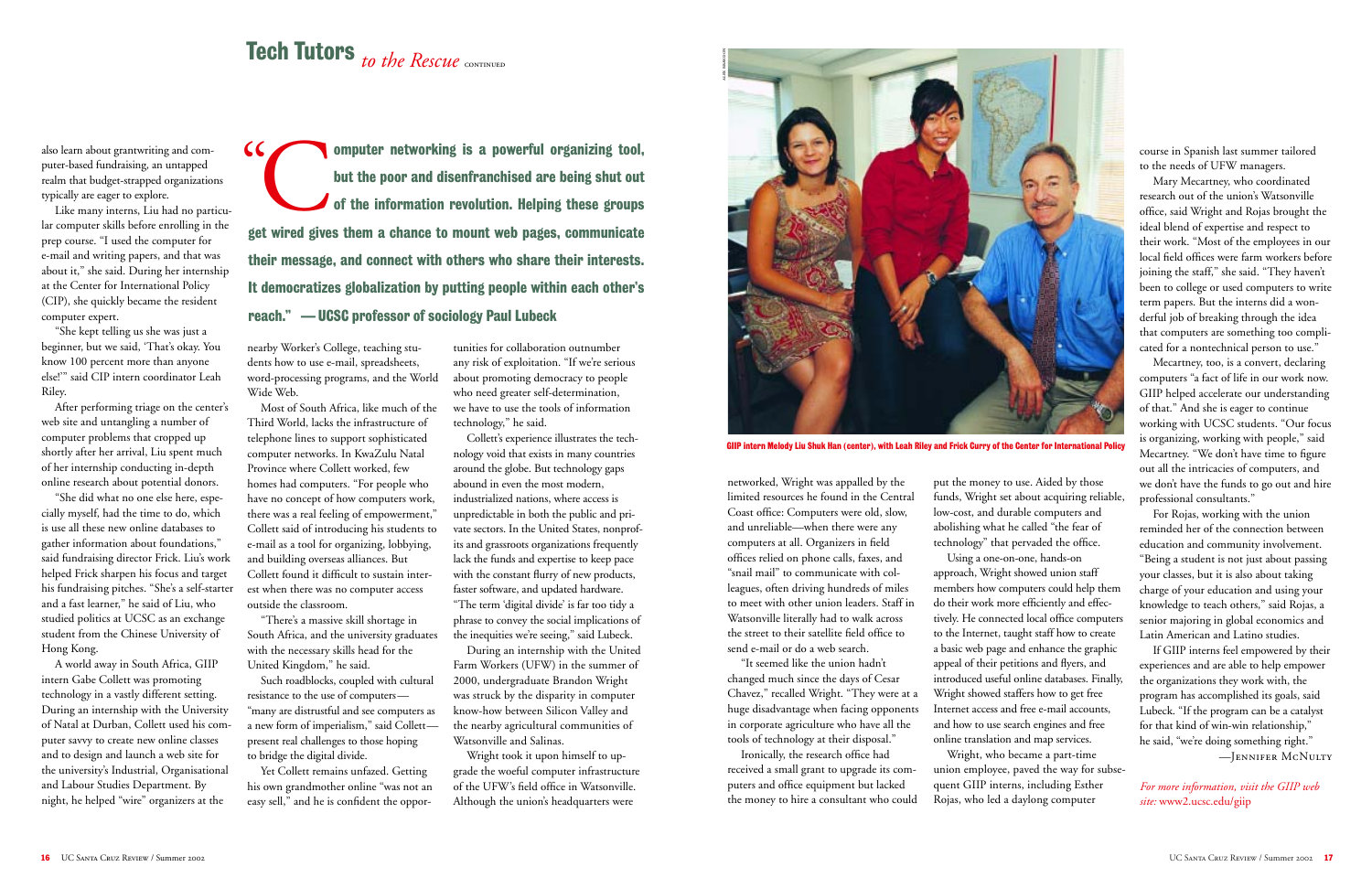n the days following september 11,

I appeals from U.S. intelligence officials scrolled across the bottom of television screens as the government sought help translating documents in Arabic. These urgent requests confirmed what Wlad Godzich, dean of humanities at UCSC, already knew: Arabic language classes were in very short supply at American colleges and universities. The government's appeals also reinforced his decision to expand the variety of language courses at UCSC, a process he had begun prior to that tragic September day.

Campus offerings have traditionally been rich in European languages, with courses in French, German, Italian, Portuguese, Russian, and Spanish. But UCSC offered only two Asian languages, Chinese and Japanese, and one Middle Eastern language, Hebrew. Godzich had already added the South Asian languages Hindi and Urdu to the fall 2001 curriculum, and he was preparing to phase in Cambodian, Korean, Tagalog, Thai, Vietnamese, and Arabic.

Then came the terrorist attacks. "The events facing us made everybody realize that offering Arabic had become a top priority," said David Orlando, chair of UCSC's Language Program.

In less than 10 weeks—warp speed when it comes to implementing a new course an instructor was recruited, classroom space found, and a five-quarter sequence of

Arabic was begun in winter quarter 2002. Enthusiasm for the course was so strong that not all interested students were able to enroll in Arabic 1.

Arabic is one of only six official languages of the United Nations, with translation into Arabic available for all official U.N. meetings and documents. Arabic has the largest and most flexible vocabulary of any language in the world, a quality that lends it "an infinite capacity to generate new words," said Brian Miller, a graduate of UCSC (Kresge College '80) who was hired to teach Arabic.

Arabic's mutability played a crucial role in the transfer of knowledge back into Europe following the expansion of the Byzantine Empire in the eighth century A.D. Islamic scholars, for example, translated Greek mathematical texts into Arabic, before developing the math concepts and reintroducing them to Europe centuries later.

But Arabic's large lexicon has also contributed to its rating as one of the four most difficult languages for English speakers to learn, according to the Defense Language Institute Foreign Language Center in Monterey, California. Arabic usually requires three years of study for functional fluency, while two years is generally considered the minimum period necessary to achieve a useful knowledge of most other second languages.

Instituting the Arabic sequence was a

rapid response to international policy concerns, but Godzich had additional criteria in mind when he added Hindi and Urdu to UCSC's Language Program last fall. "Let's look at where we are, on the edge of the Pacific," said Godzich, "and what languages are spoken around us."

Hindi, the national language of India, is the fourth most widely used language in the world, with approximately 500 million speakers. Closer to home, a South Indian population of about 65,000 resides in the San Jose area alone. In addition, UCSC has a growing number of courses and programs involving the art, music, history, and film of South Asia (see related story on UCSC's "The Classical Music of India" concert on page 3).

UCSC also has an increasing enrollment of students from Hindi- and Urdu-speaking families as well as students who are "heritage learners." "These are students who are from that language background," said Orlando, "but don't speak the language of their parents and grandparents. We have quite a few heritage learners in Hindi classes."

Like Arabic, Hindi and Urdu have become important languages in international politics and diplomacy. Grammatically, Hindi is nearly identical to Urdu, the national language of Pakistan. "As words heard, you can't tell them apart," said John Mock, UCSC instructor in Hindi and Urdu. "But as words seen, they are totally different." Hindi is written from left to

right in Devanagari script, which is also used for writing Sanskrit. Urdu uses a Perso-Arabic script, and is written from

right to left.

The addition of three new languages in 2001–02 is only the first step in Godzich's <sup>p</sup>lans to reshape UCSC's Language Program. He also envisions a time in the not-too-distant future when the program will enable the Humanities Division to adopt a language requirement and proficiency standard for all of its students. The process of language learning will be changing at UCSC as well. Godzich has proposed that the program use emerging digital technologies, such as wireless handheld devices, to transform how languages are taught. This kind of development would also enable UCSC students to receive language instruction from other institutions, inside and outside the United States. Combined with UCSC's proximity to the Defense Language Institute and the Monterey Institute of International Studies, digital communications also create possibilities for regional collaborations in foreign language instruction. "Traditional, isolated language labs are giving way to interactive learning environments and closer integration with other institutions," said Godzich. "UCSC is poised to join institutions around the Monterey Bay Area in the rapid evolution of language teaching and learning." —Ann M. Gibb

In an academic year that began with the world-changing events of September 11, UCSC has expanded the global dimensions of its Language Program to include Arabic, Hindi, and Urdu. In less than 10 weeks warp speed when it comes to implementing a new course—an instructor was recruited, classroom space found, and a five-quarter sequence of Arabic was begun in winter quarter 2002.

*Arabic* [Language Lessons] *Urdu*



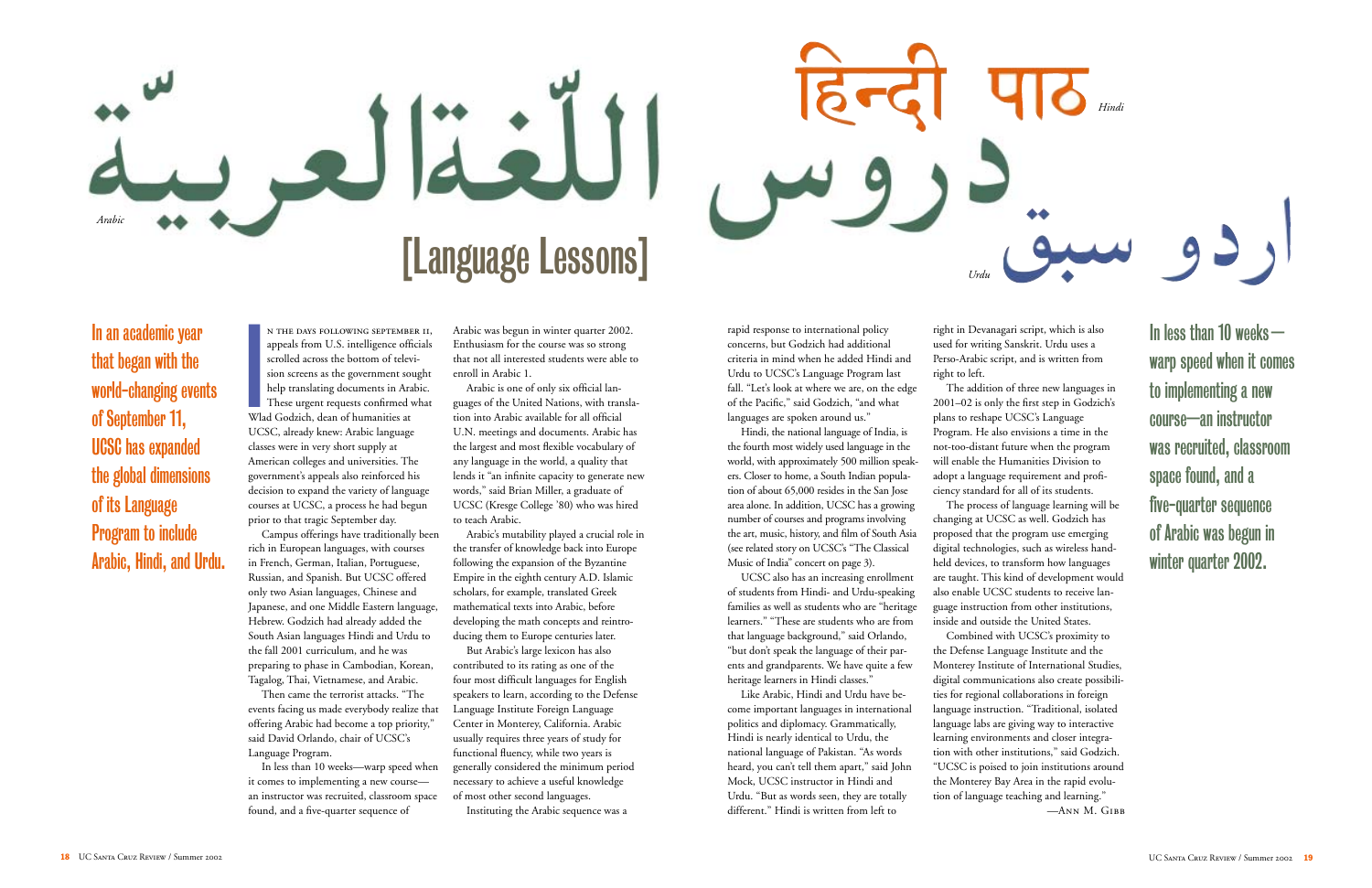confirmed for me that the faculty and staff of UCSC have an enormous dedication to this institution. People could have seen this project as just another planning exercise. Instead, they have been genuinely engaged in considering how the UCSC campus should expand and how it should be operating by the time we begin the next decade.

#### Would you share a few of the academic initiatives that have been proposed?

In the Arts, for example, the division is interested in establishing graduate programs in the field of audiovisual media. One interesting idea is the creation of a Digital Arts/New Media Master of Fine Arts program, which would be the first M.F.A. degree at UCSC. Graduate program growth like this is an acknowledgment of the division's development and reflects the blending of art and engineering processes that goes into the creation of some of today's art.

The Humanities Division has a number of very creative proposals, including a master's program in Public Humanities designed to prepare students for careers related to the management, promotion, and interpretation of cultural events. And the division's recently established Institute for Humanities Research is very interested in expanding its scholarship in the areas of Mediterranean Studies, Jewish Studies, Modernist and Avant-Garde Studies, and South Asian Studies.

In the Social Sciences, the division has defined an agenda including multidisciplinary programs that enrich research and teaching. One of these includes a new master's in Social Policy and Public Advocacy. Addressing society's challenges will be a common research theme for many social sciences and humanities faculty, including those affiliated with College Ten and with the newly established Center for Justice, Tolerance, and Community.

The Natural Sciences see growth in a variety of thematic areas in which faculty collaborations from several departments illustrate the value that UCSC places on multidisciplinary scholarship. Research will address human needs in environmen-

tal science and technology, biomolecular medicine, and health sciences. The Center for Biomolecular Science and Engineering [CBSE], which spans natural sciences and engineering, will help apply new under standings of biology to medicine, agricul ture, and ecology.

The Baskin School of Engineering sees its future in three very timely areas of inquiry: biotechnology, information tech nology, and nanotechnology. A focus is interdivisional work through the CBSE, one of 20 centers in the world that make up the International Human Genome Sequencing Consortium. Graduate program growth will include a new master's and doctoral bioinformatics program, the first in the UC system.

#### Are there campus values that this process has helped rearticulate?

Yes. I think UC Santa Cruz is, in a very real sense, unique among first-tier public research universities. It is not, and probably defiantly so, going to copy the mold that is set by most large, public, state-supported universities, including other campuses of the University of California.

For example, we balance in a meaning-I believe that as we go forward and

ful way the academic worlds of teaching, research, and public service. While many campuses describe themselves as balancing these three activities, paying attention to all three is deeply embedded in UCSC's culture. Indeed, in my experience, this is a rare ethos for a state-supported university. think about where we will be programmatically in the second decade of this century, the campus's long tradition of fostering, indeed pushing, an interdisciplinary agenda where the assumption is that the interesting lines of inquiry are often at the boundaries between traditional disciplines—is a tradition that will be emphasized.

To my mind, that is very progressive for a research university. In fact, one of the troubles other, older, more established universities have is getting out of what is sometimes referred to as the "tyranny of the disciplines." Our history of valuing interdisciplinary scholarship makes it much easier to steer clear of that outdated model.

#### Are you considering UCSC's traditional strengths as you assess the proposals?

Absolutely. I think one responsibility that Chancellor Greenwood, I, and other members of the central administration have is to make sure that our plan for UCSC's future incorporates the values and ideals that have so successfully guided the campus's development in its first 40 years of existence. Developing a plan for UCSC's future does not mean that we should abandon our past.

In fact, UCSC's long-standing commitment to quality instruction, the high degree to which we have been able to view teaching and research as complementary not competing—activities, the exemplary manner in which we have encouraged our students to apply what they have learned in the classroom to society's most pressing challenges, these are among our truly great strengths. And they will be preserved, even enhanced, in this plan.

#### Given the state's budget uncertainties, how will UCSC pay for these proposals?

Obviously, the state government is still a critical source of financial support for UCSC. But your readers may not realize that state funds represented only 44 percent of the campus's budget last year. It's the gifts and grants from individuals, foundations, business and industry, and others that support the agenda of academic excellence in this and in all state universities.

Plus, we don't have much control over what we get from the state. I'd rather be in a position in which our ability to develop new and exciting programs is not compromised during the state's lean budget years. If we are to achieve the aspirations detailed in our 2010 plan, we have to diversify our support base, meaning that gifts and grants will be more important than ever.

Want more information about UCSC's 2010 planning project? See the following web site, which includes proposals from UCSC's academic and nonacademic divisions: planning.ucsc.edu/plans2001

# Charting UCSC's Future

As campus provost, John B. Simpson has spearheaded a planning process that will guide UCSC through the first part of the century.

or more than a year, John Simpson has led UCSC through an unprecedented campuswide planning effort. The goal: to produce a roadmap guiding UCSC to the year 2010 and beyond. Many of the questions posed by Simpson during the planning project have focused on UCSC's academic offerings. What programs, for example, make sense to add? And how will the campus build on its research strengths in the next decade? The give-and-take effort has also considered a number of nonacademic issues, such as how the campus should use emerging technologies to interact with students. And what will it take to secure the financial resources necessary to pay for the activities described in the 2010 plan. F

These and other topics raised during the 18-month project have fostered extensive dialogue throughout the campus community. In fact, Simpson believes the project's final report, expected to be completed later this summer, may be less important than the process required to produce it.

In the interview that follows, Simpson shares his impressions of the project and describes why he thinks this an opportune—if not absolutely critical—time to plan for the UCSC of tomorrow. —Jim Burns

Why undertake this major planning effort at this time in UCSC's history?

Several years ago, a number of us in the faculty and administration determined that the campus would have a fairly predictable rate of growth in the first decade of this century—and that this growth provided us with an unusual opportunity for long-term <sup>p</sup>lanning. We knew that, according to a 1999 study, 63,000 additional students would be eligible to attend a UC campus by the year 2010. And that UCSC, as its share of that growth, would expand by about 6,000 students in that time period.

So instead of doing our thinking, planning, and budget projections on a yearto-year basis, we decided to imagine what the campus could be like in the year 2010 and think about how we're going to get there. It breaks out of the usual mold of thinking short term, thinking piece by piece, position by position, initiative by initiative, and considers in a much broader sense what the UCSC of the future will look like.

Indeed, in its own way, I think this process is as interesting an opportunity as Dean McHenry and Clark Kerr had when they conceived of and started UC Santa Cruz, because the development of the campus in the next ten years will have a defining influence on its character over the next half century or longer.

#### How successful has this effort been at producing a detailed campus plan?

I think that the goals and aspirations that have been articulated as part of this process have given all of us at UCSC a very good idea about what we want to do in this decade and why we want to do it.

We took a long view, and we sought input from all faculty and staff. So, the <sup>p</sup>lanning to date reflects the visions of more people in greater detail than ever before.

Personally, this project has also

r. r. jones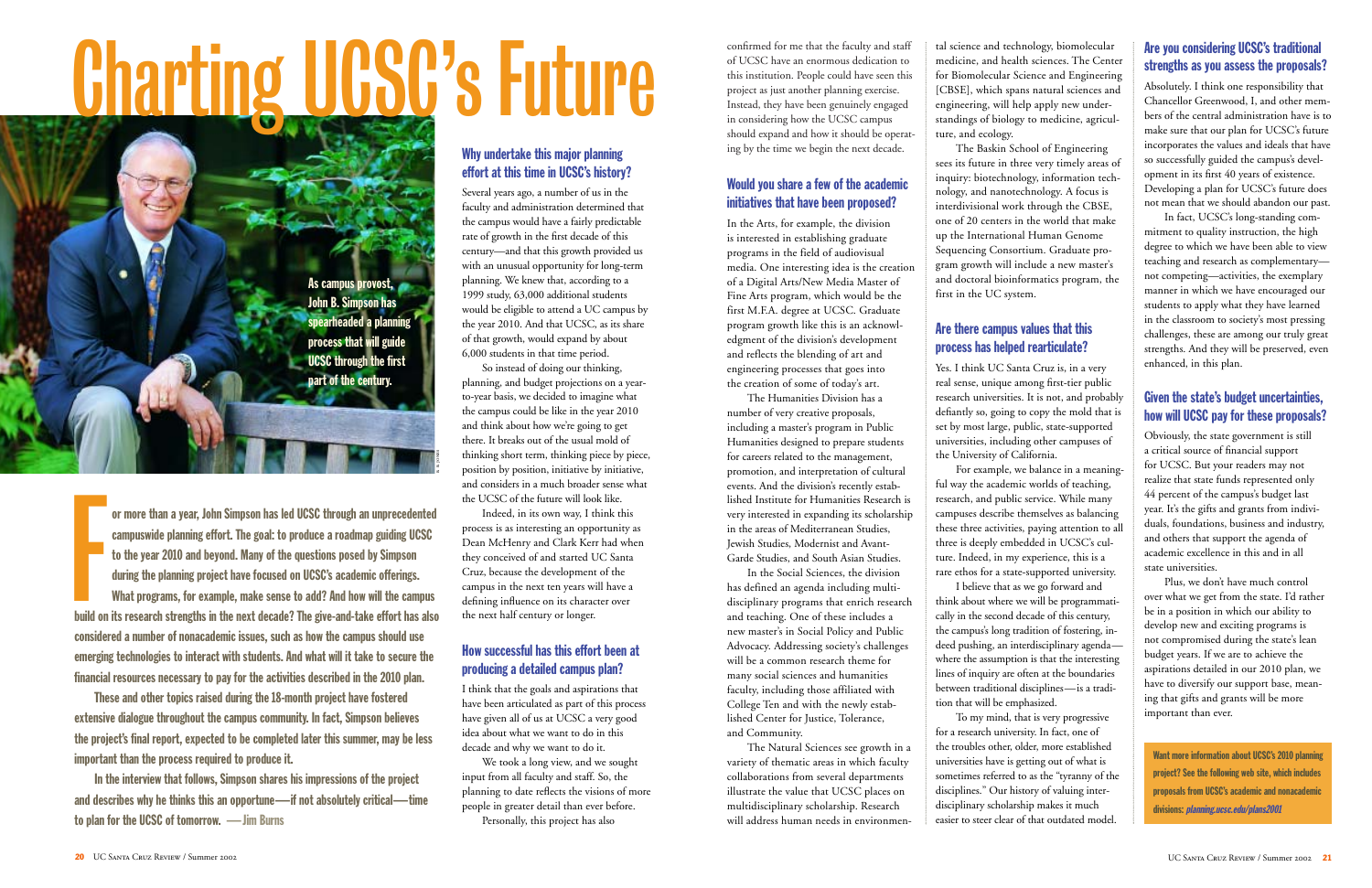#### History major honored with Alumni Association scholarship

TACY WILLIAMS is the kind<br>of student who might not have<br>made it to UCSC.

David Graves (Crown '74), general partner at the acclaimed Saintsbury winery, pours chardonnay at last summer's UCSC Alumni Vintner's Wine Tasting. This year's wine tasting is scheduled for Saturday, July 27, and will feature 15 wineries, hors d'oeuvres, live music, a silent auction, and more. To get on the invitation list, contact the Alumni Association by phone at (800) 933-SLUG or via e-mail at alumni@cats.ucsc.edu. Or, get more information and R.S.V.P. on the web at *www.alumni.ucsc.edu.* 

She's the fifth of seven children. Her father is a disabled veteran; her mother suffers from schizophrenia. While she was growing up, money was tight, and there were times when the family recycled cans and used food stamps just to get by. Williams found solace at school. "We took our time walking home each day because we knew what little would be there to greet us," she remembers. "That's



Being at UCSC has been a great experience. "I've matured," she says. "UCSC teaches you to think. With each class, I become more of an enlightened person, more analytical and critical. I truly believe that if we gave a college education to everyone, 90 percent of the world's problems would disappear."

a horrible feeling that, unfortunately, is a fact of life for far too many children. I wish I could let them know things get better. Because things do get better."

That's certainly been the case for Williams, now a history major looking forward to junior year abroad at the University of London. "Towns in England date back to the first century," she says with relish. "I can't wait."

#### All-Alumni Career **Conference**



*Scholarship winner Stacy Williams and Chancellor M.R.C. Greenwood* 

Cost: \$30 members /\$45 nonmembers before Sept. <sup>7</sup>; registration after 9/7, add \$15.

Her enthusiasm for learning brought Williams to the attention of the Alumni Association Scholarship Fund selection committee, which awarded her a \$2,500 scholarship, renewable at \$1,500 every year until she graduates. Williams was one of 16 financially needy undergraduates who received one of the coveted awards in 2001–02. The UCSC Alumni

Sandor Nagyszalanczy '77, *Vice President for Administration* JOAN SCOTT '69

#### **Crown**

MICHAEL BROWN '74 Lizanne Jensen '78, *Vice President for Finance* Linda Wilshusen '72, *Past President*

Association, generous alumni, and friends fund the awards.

Mark Adams '84 Renée Martínez '83 Eric D. Thomas '84, *President* Filomena Trindade '85 PAT WALKER '84

#### College Eight Susan Brutschy '80

"It is remarkable to think that someone has faith in me, invested confidence in my abilities, and hopes that I will succeed." Williams wrote to the Alumni Association. "I await this coming school year with great anticipation,

where I hope to return your kindness with diligence. Thank you once again."

IKE MOST ALUMNI, Adam<br>Balch (Cowell '81) fell out of<br>touch with some of his friends Balch (Cowell '81) fell out of after leaving UCSC. And like most alumni, he occasionally wondered what became of them.

To make a donation to the Alumni Association Scholarship Fund, send a check payable to the UCSC Foundation, 74 River Street, First Floor, Santa Cruz, CA 95060-4593 (note "Alumni Association Scholarship Fund" on your check). For more information, call Jennifer Wood, director of Annual and Special Gifts, toll free at (800) 933-SLUG.

> *Sponsored by the Alumni Associations of the University of California (AAUC)*

**Saturday, Sept. 28, 2002** 8 a.m.–3 p.m. Doubletree Hotel Pasadena Pasadena, CA

**Find more information and register at** *www.ucalumni.net*

Questions? Contact Allison Garcia at the UCSC Alumni Association, (800) 933-slug, or via e-mail at *acgarcia@cats.ucsc.edu*

 $\blacktriangleright$  Use the Alumni Online Directory to get in touch with classmates and friends.

 $\triangleright$  Sign up for a web-accessible alumni e-mail address (*alumname @ucscalumni.com*), free to Alumni Association members.

 $\blacktriangleright$  Update their individual profile with current information so fellow alumni can find them.

 $\blacktriangleright$  Share news of recent milestone events, and even a photo, by posting a "class note."

▶ Post resumes, search for jobs online, and exchange business cards.

> *Banana Slug Spring Fair 2002 photos, clockwise from left: Patty Durkee, Paul Lawton (Crown '72), Monika Wolff, Ken Feingold (Cowell '71, pointing), Bill Justin (Stevenson '72, crouched), and UCSC Vice Chancellor Ron Suduiko enjoyed the Class of '72 Thirty-Year Reunion exhibit of early '70s photos by alumni; Cowell Programs coordinator Angie Christmann met up with grads Alvaretta Baxter (Kresge '90) and Gregory Canillas (Cowell '90) at the Cowell Provost's reception; the All-Alumni Reunion Luncheon allowed history professor Peter Kenez to reconnect with his former student Judy Flynn-O'Brien (Crown '72).*

 $\blacktriangleright$  Join or renew membership in the Alumni Association online.

And much, much more. All alumni are welcome to use the free Online Community and Alumni Directory. Register today at *www.alumni.ucsc.edu.*



"If you plan it, they will come." Plan your reunion NOW for Banana Slug Spring Fair (April 2003). Contact Lynn Zachreson at the UCSC Alumni Association, (800) 933-SLUG or *Ivnnz@cats.ucsc.edu* 

#### Alumni Association Councilors, 2002–03

. . . . . . . . . . . . . . . . . . . . . . . . . .

#### Cowell

Adilah Barnes '72, *Vice President for External Affairs* Gregory Canillas '90 KAREN RHODES '77 Allison Tom '93

#### **Stevenson**

#### Merrill

Ken Doctor '71, *Executive Vice President*  PATRICK R. FORD '93 Dominador Siababa '75, *Vice President for Internal Affairs*

#### Porter

JOHN GUTIERREZ '73 ROB SAWYER '72 NIKKI SILVA '73

#### Kresge

RICHARD C. HALL '92 YVETTE KELLER '96 SHARIF TRAYLOR '85

#### **Oakes**

Aaron Cole '91

#### Ex Officio

George Blumenthal, *Chair, Academic Senate* Carolyn Christopherson, *Executive Director* M.R.C. Greenwood, *Chancellor* Matt Jones, *Chair, Student Union Assembly* Lee Ritscher, *President, Graduate Student Association*

#### **ALUMNI ASSOCIATION ONLINE COMMUNITY**

First Time Users My Profile Join the Association Online Services Home Questions Site Map



**Alumni Online Services Update Your Personal Info Alumni Directory Campus Directory Free Email Account Membership & Benefits Events Calendar Event Registration** Reunions **Chapter & Affinity Groups Career Services** Mentoring **Campus News** Home Page & Links



UCSC Alemni Association, Carriage House, 1156 High Street, Santa Cruz, CA 95064<br>www.alumni.ucsc.edu = (831) 458-2530 - (800) 933-SLUG - alumni@cats.ecsc.edu

#### Online Community allows old friends to connect—and more

"I don't know what the sociology is about it, but to this day, my two best friends are people I met at Cowell. We had a pretty special group, and I missed some of them," says Balch, who now works in finance and lives in Los Angeles.

This spring, Balch was among the first people to make use of the Alumni Association's Online Community. In his first try, he was able to find two old friends—one of whom was in California and the other on the East Coast—and ended up making arrangements to meet several more during the Banana Slug Spring Fair reunion weekend.

According to Balch, using the Alumni Association's Online Community is "a fun way for people to stay in touch. You don't have to make a commitment to phone someone you haven't seen in a long time. Once you're registered (with the Online Community), e-mail makes it easy to reconnect where there's a bond, but you'd fallen out of touch. It's a good thing."

## A LUMNI NEWS A LUMNI NEWS

Balch made use of the Online Community's other top feature: the ability to set up a web-accessible "affinity" alumni e-mail address (*alumname@ucscalumni.com*). Affinity e-mail addresses are free for Alumni Association members. "I was getting a lot of junk e-mail at my old address. I wanted to create a personal e-mail address to use with my friends—keep the riffraff on my old account," he jokes.

Whether it's renewing old friendships or showing "Slug" pride with an affinity e-mail address, thousands of alumni are using the new Online Community at *www.alumni.ucsc.edu.*

For the first time in UCSC's history, these free online services are allowing alumni to:

R Register for reunions and alumni events with the added benefit of being able to see a list of who plans to attend.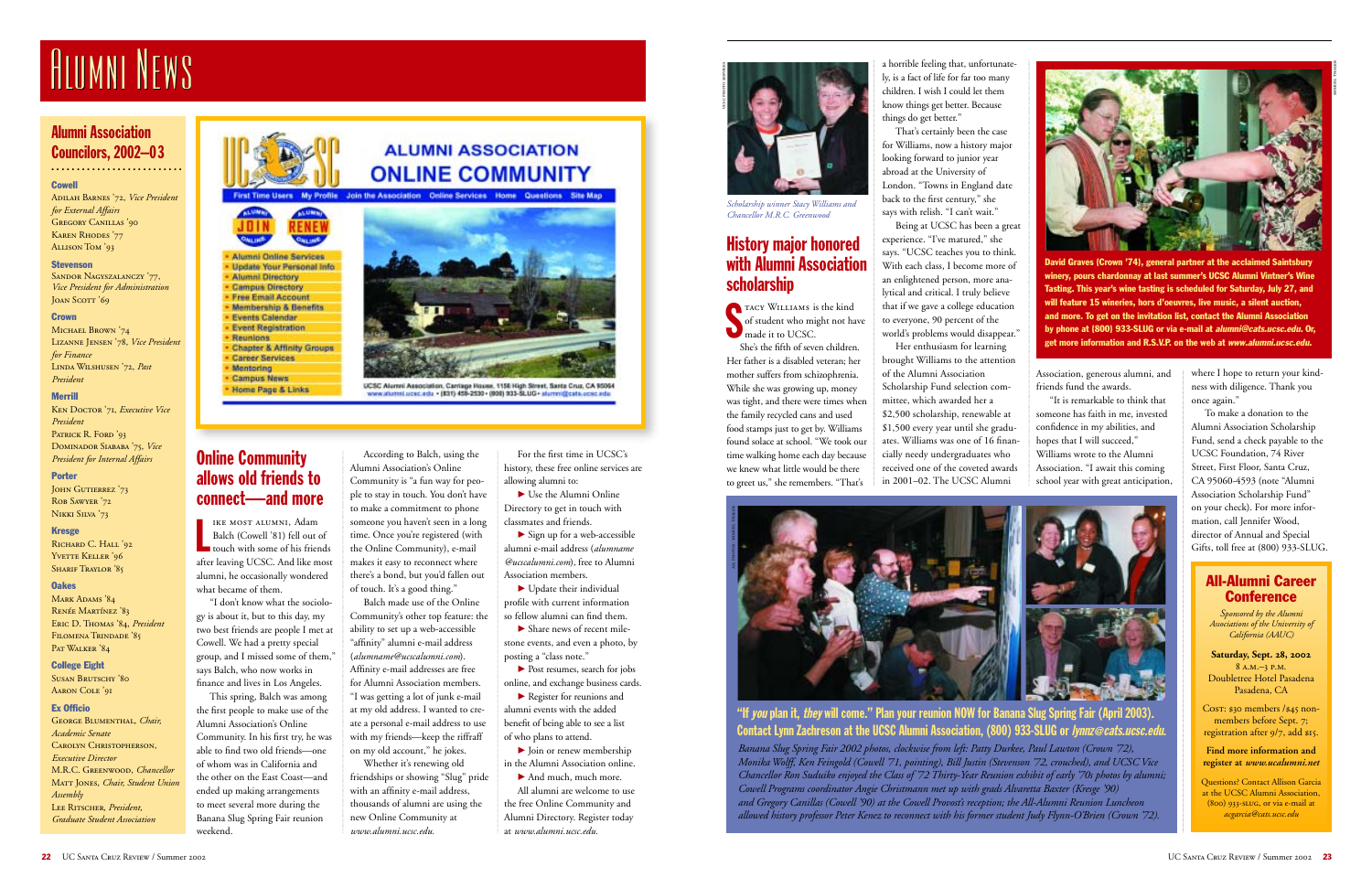Alexander Gonzalez (psychology, M.S., Ph.D. 1979) didn't plan on going to college; now he's president of CSU San Marcos

 $^{\prime\prime}$ DIDN'T START OUT to be<br>a university president,"<br>observes Alexander

Gonzalez. What the president of California State University, San Marcos, *did* start out as was the son of Mexican immigrants in East Los Angeles, the middle child of seven. After graduating from Garfield High School—the school made famous in the 1988 film *Stand and Deliver* —military service, not college, was in Gonzalez's immediate future.

"My friend and I were going to join the Navy, but the recruiter had gone out to lunch, so we joined the Air Force," he remembers. After a four-year

stint, including service in the Philippines, Gonzalez began to consider college. No one else in his family had gone to college, and his parents had received just a few years of schooling. But when he was recruited by Pomona College, he enrolled, earning a degree in history.

In 1998, 30 years after he first set foot on the Pomona College campus as a 23-year-old freshman, Gonzalez became president of his own campus, CSU San Marcos in northern San Diego County. He had served just a year of what was expected to be a two-year temporary appointment as interim president, but CSU Chancellor Charles Reed said Gonzalez had earned the permanent appointment "the old-fashioned way through dedication and hard work." Since then, *San Diego*



*Magazine* has placed Gonzalez on its list of "people to watch," describing the college president as "hard-charging" and a "nononsense educator."

All this apparently caught the eye of the Bush administration, which tapped Gonzalez to serve on the newly created Commission on Educational Excellence for Hispanic Americans. The commission is focusing on K–12 education. Gonzalez is the only representative from higher education.

Gonzalez says "there is nothing magical" about the ingredients of school success for Latino —and non-Latino—students: "Parents have to get involved, and students need to take the right mix of courses and stay engaged." Making all that happen, he adds, is the difficult part. "But I really do believe that education is the key. Without it, advancement is difficult. Besides, it's fun."

The issues before the commission bring Gonzalez back to his time in Santa Cruz County. As part of his UCSC work toward a master's and Ph.D. in psychology, he observed students at Watsonville High to understand social interactions in an educational setting. At UCSC, he also taught psychology, and he and his wife, Gloria, were residential preceptors.

**'69 Jane KENNER** is training to become a psychoanalyst at the Psychoanalytic Institute of Northern California. **Margaret WADE Krausse** and her husband, Jeff Krausse, are planning a sabbatical trip to France this year to do research on French writers of North African origin. **Barbara VIKEN** had one of her photographs published in the book *Animal Blessings: Prayers and Poems Celebrating Our Pets*.

> After earning his degrees at UCSC, Gonzalez was a postdoctoral fellow at Stanford and taught at California State University, Fresno, where he served as chairman of the Ps ychology Department. Gonzalez says he was "steered" into other administrative posts, eventually serving as provost and vice president of academic affairs at Fresno State. "It turned out I had a talent in that area," Gonzalez says. He has always felt a strong

bond with students, and his decision to move into administration went against the advice of many close to him, including his wife. He misses the one-onone with students from his teaching days but gets satisfaction from his work as an administrator. "I can really influence a lot more students."

'81 As producer in the public affairs department of KQED-FM and foreign student adviser at City College of San Francisco, **Naomi MARCUS** is using the languages she learned at UCSC and the master's in journalism

As president of a 6,200 student campus expected to quadruple in size over the next 20 years, Gonzalez will have plenty of influence. "We're building the campus from the ground up," he says. A science building and a visual and performing arts building are nearing completion. To keep class sizes from ballooning, Gonzalez has made sure buildings are designed to hold mostly small classes rather than lecture halls.

Writing has been emphasized, thanks in part to a student-writing requirement. San Marcos has also stressed lifelong sports and wellness rather than big-time athletics; golf, track, and cross-country are the three competitive sports. The sports scene at San Marcos, he says, is closer to the UCSC model than the football fever he witnessed at Fresno State.

**'86** After receiving an M.S. in Earth sciences from UCSC and a Ph.D. from the University of Colorado, Boulder, **Lisa CAMPBELL** is living in Houston and working for Conoco; she is married and has two children, ages six months and three years. **Darrick YUN**'s historical adventure novel, *The Chronicles of Dat Seung, the Young Monk*, is a perfect summer read (complete with

When its first dorm is completed this fall, San Marcos will become more than the commuter campus it has been since it opened in the fall of 1990. Gonzalez looks forward to the greater level of studentfaculty interaction this will bring. "It's going to change everything—it'll be 24/7."

Approximately 20 percent of the students currently enrolled at San Marcos are Hispanic, with backgrounds similar to Gonzalez's. "I represent the university for everyone," he says. "But my success is not lost on those particular students."

—Louise Gilmore Donahue

#### Cowell College

'67 **Barbara BULLOCK-Wilson** is the coauthor of a new book on photographer Wynn Bullock, published by Phaidon Press in 2001.

'72 In fall 2001, **Adilah BARNES** appeared in gueststarring roles on CBS's *Family Law* and *The Agency,* UPN's *Roswell,* and Warner Brothers' *Gilmore Girls;* she also performed at the New Work Festival 2001 at the Mark Taper Forum in Los Angeles, and she has begun work on a book. **Kate STAFFORD**, a selfemploye d writer and photogra<sup>p</sup>her, has been working on several projects, including a documentary on horticultural therapy projects for the mentally disabled, homeless, and at-risk youth in group homes; and photographing organic farms throughout the Santa Cruz and north bay areas.

'73 **Scott CRASK** was recognized recently for over four years of service to Buckelew Programs, which provides housing and rehabilitation services for adults with mental illness, at the agency's annual meeting at the Embassy Suites in San Rafael, Calif. **Kathryn WRIGHT** is program and medical director of Horizons, a complete clinic for HIV-positive adolescents; she is also the mother of an 11-year-old daughter, Jordan.

'74 **Michele WILKIE** is a registered nurse; she and her husband have two sons, ages 12 and 10.

'77 **Kate O'SHEA** is teaching workshops developed by Peggy Huddleston and based on Huddleston's book *Prepare for Surgery, Heal Faster.*

'78 **Aaron SILVERBERG**'s first book of poetry, *Thoreau's Chair,* was published by Off the Map Enterprises in Seattle in November 2001, and he was <sup>p</sup>lanning a series of readings in the Pacific Northwest; in addition to writing poetry, he's an improvisational flutist, ecstatic dancer, organic gardener, and personal-life coach.

she earned from Columbia University; "one job for the head, and one for the heart," she writes.

'82 **Henry "Rennie" COIT Jr.** is chief operating officer for the University of Washington Physicians Network; prior to this appointment, he served as medical director at Regence Blue Shield in Seattle, and before that he had a general practice in pediatrics. **Jonathan SPAULDING** was featured in a 90-minute documentary by filmmaker Ric Burns, titled *Ansel Adams,* which was telecast on PBS in April 2002; he is associate curator of the Seaver Center for Western History Research at the Natural History Museum of Los Angeles County.

'84 **Kevin MICKEY** is living in Spokane with his wife, Amy, son, Matt, and daughter, Molly; he is still practicing law and enjoying it; friends are invited to look him up when they are in the area.

romance and martial arts) and is available at *www.greatunpublished.com.*

'87 **Lucia SMALL**'s film about her long-estranged father, dreamer and visionary architect Glen Small, titled *My Father, The Genius,* was shown at the Slamdance 2002 Film Festival in Park City, Utah, where it won an award for best editing and the Grand Jury Prize for best documentary.

'90 **Laura MALEY Rumelhart** married Peter Rumelhart, whom she met in graduate school at UCLA; they both work as geologists in Houston.

'94 **Catherine BRESEE** is involved in drug addiction studies in the Psychiatric Research Department of Cedars-Sinai Medical Center in Los Angeles.

'95 **Verónica CONTRERAS** is finishing a Ph.D. in biochemistry at the University of Texas Health Science Center in San Antonio and plans to marry Mike Shannon in 2003.

'97 **Brian DEVINCENZI** is a realtor and mortgage broker. **Helen FAITH** has been happily married since 1998 and is working in the Financial Aid Office at UCSC; she is putting her husband through college and raising their two cats while singing soprano with the Santa Cruz Chorale. **Leigh MURRELL** is teaching Spanish

# A LUMNI NOTES



### From the ground up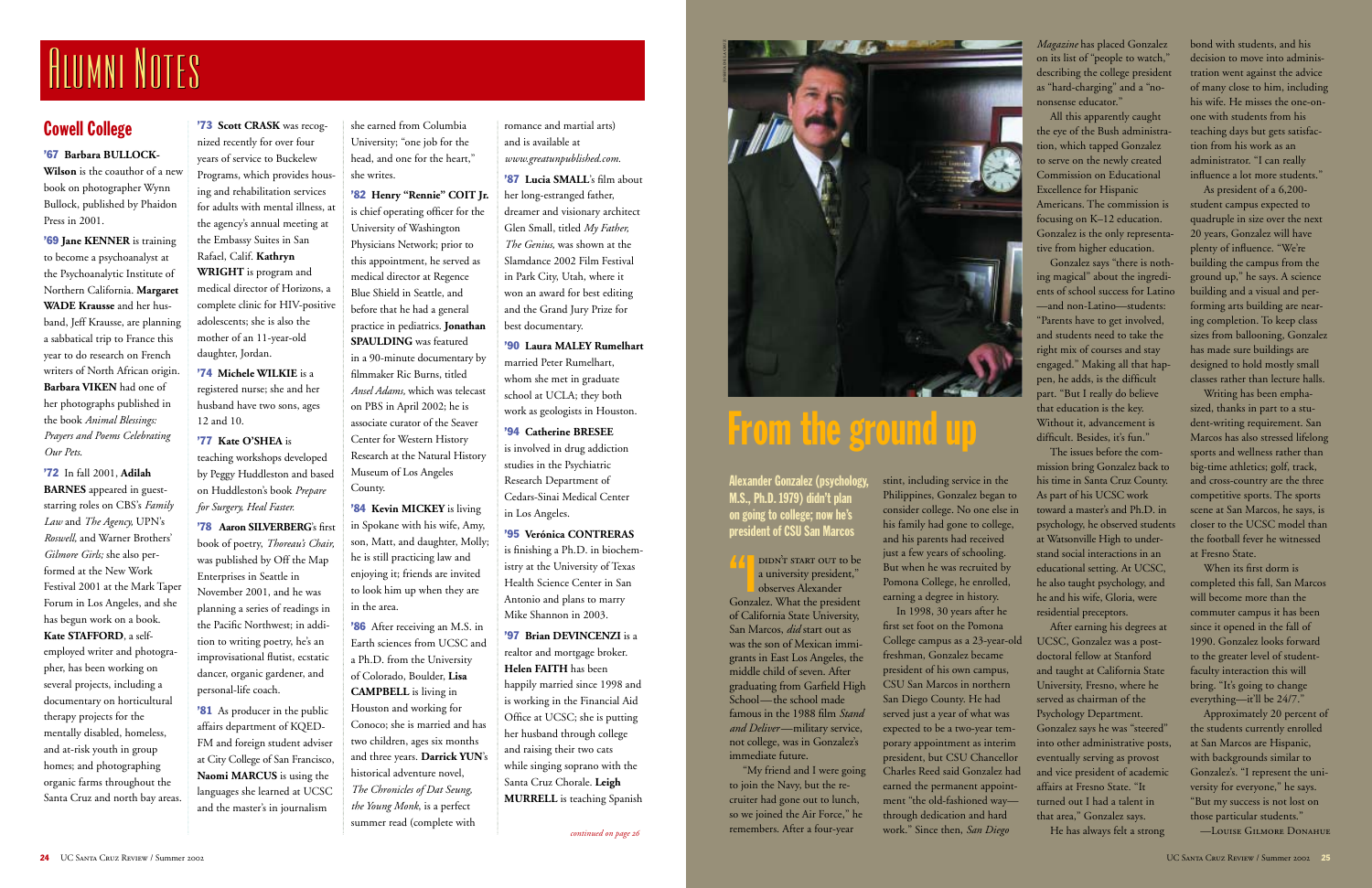#### '83 **David HORWITZ**

is now a lawyer in San Diego fighting for truth and justice.

'85 Last year was a big year for **George WILLIAMS II,** who became a new father in July 2001 with the birth of his son, Kyle, and received an M.B.A. with an emphasis in information technology management from California Lutheran University in December 2001.

'86 **Bernt WAHL** has received a Fulbright Fellowship and will spend the 2002–03 academic year as a professor of business and technology in Kuala Lumpur, Malaysia, where he plans to continue his work on Internet search technology and integrated mass transportation systems.

'89 **Pamela Kaye QUINN Griffey** works at Theodore Judah Elementary School in Sacramento; she and her husband, David Griffey, enjoy relaxing along the American River with their Border collie, Sadie.

'90 **Jeanne BUCKTHAL Greene** married **Todd GREENE** (Kresge '94) in February 2002; they live in Houston, and he is a geologist for Anadarko. **Elizabeth "Libby" ROUAN** has worked for 10 years as a hazardous materials specialist with the San Mateo County Environmental Health Services Division and as a volunteer with the Golden Gate Raptor Observatory in the Marin Headlands; *Whole Earth* magazine recently published a

report she wrote summarizing 1999 season.

**'80** After teaching ESL in Italy for seven years and at Soledad Prison for six years, **Dan ASPROMONTE** is working in the family business, managing Best Western hotels; he and his wife, **Randa TAWASHA** (M.A., applied economics '99) have a baby daughter, Amira Fiorella. **Lilianne CHAUMONT** opened Chaumont Law Group

raptor-tracking results for the '91 **Mark REED** received his Ph.D. in psychology from the University of Maryland in 1999; he and his wife, **Margaret MAHONEY Reed** (Crown '89), had a daughter, Julianna, in 2001; they currently reside in San Diego.

> **86** After spending four years with the American embassy in the Dominican Republic, **Nancy SOLORIO-Murray** has relocated to southern California with her seven-year-old daughter, Elizabeth; Nancy works with bilingual students as part of the Rolling Readers, a nonprofit children's literacy program; she would love to hear from other UCSC grads at *solorionan@hotmail.com.*

'96 **Sandy HODGES** is pursuing a master's degree in applied developmental psychology at Portland State University.

#### '99 **Anna VON GEHR**

**Marcoux** is married to **Jason MARCOUX** (attended College Eight) and they live in the Bay Area; she is finishing an M.A. in museum studies and is working as the major-gifts coordinator at the Oakland Museum.

> **92** After founding and serving five years as superintendent of Audubon School in Port-au-Prince, Haiti, **Malherbe BELIZAIRE** is completing a Ph.D. in international relations and consulting. **Sherry ROUSH** is an assistant professor of Italian

'00 **Amy PRESSWOOD** is

living in Reno, Nev., with her husband, Reagan, and working as a software engineer; they were expecting their first child in June 2002.

'01 **Lorena MEZA** is a firstyear student at Southwestern University School of Law in Los Angeles.

#### Merrill College

'75 In May 2002, **Laurie GARRETT** received the San Francisco Exploratorium's 2002 Public Understanding of Science Award; she has received all three "Big P" journalism awards: the Peabody, the Polk, and the Pulitzer; she currently works for *Newsday*.

in 2001; the firm specializes in construction and alarm and security law.

'87 **Lisa JEFFERS-Fabro** is married to Ati and living in Hawaii, where she is also a mother and full-time elementary school teacher.

'88 **Lili SOLOMAN** and her husband, Chul Ho Lee, have two daughters, Sylvie Genevieve and Shinae Estella; Lili teaches second grade in San Leandro, Calif.

'91 After a 14-year hiatus, **Paula Gay LINDSAY** has returned home to Sacramento; she loves her work as a graphic designer and has a web site located at *www.paulagay.com.* **Jennifer YEARLEY** will be starting a three-year residency in veterinary clinical pathology at North Carolina State University in Raleigh in July 2002.

at Penn State University; her book, "Hermes' Lyre: Italian Poetic Self-Commentary from Dante to Tommaso Campanella," is forthcoming from the University of Toronto Press.

'93 **Tamu GREEN Mitchell** is the director of research and knowledge development for People Reaching Out (PRO) in Sacramento; she was selected by the Robert Wood Johnson Foundation for its program in Developing Leadership in Reducing Substance Abuse, and she was awarded the Harold Cole Award by the Sacramento County Alcohol and Drug Advisory Board and the Alcohol and Drug Services Division.

#### '95 **Eric GUETSCHOFF**

is currently living in Sacramento, working to develop affordable housing; he can be reached at *ericgetch@yahoo.com.*

'97 **Kristi BERES** works for the California Employment Development Department and has run seven marathons; she has a new puppy and a rabbit and just bought her first home.

'00 **Nathan MOYA** is a systems engineer in the Optical Networking Group at Cisco Systems.

'01 **Sarah GIORGETTI** is moving to Hawaii.

'76 After living for 15 years in Egypt, **Mark DREESSEN** is now teaching at the University of Chicago Laboratory Schools; he has three children, Sam, Ramzi, and Amina (aged 13, 11, and 8), and they live on campus in Hyde Park on the South Side of Chicago, an invigorating and culturally diverse part of town. "Getting used again to crime (violent crime, that is) after living in a virtually crime-free society has been tough. Cairo, with twice the population of New York City, has a minuscule violent crime rate in comparison, mostly due to the extraordinary ways in which Egyptians resolve their differences face to face," he writes.

#### Porter College

'71 **Maria VON BRINCKEN** has a landscape design firm in Sudbury, Mass.; her design for a front-yard garden in the

*continued on page <sup>28</sup>*

in a San Diego high school and pursuing her master's in Spanish at San Diego State University.

'99 **Shannon HERNDON** is teaching seventh grade at Moreland Notre Dame School in Watsonville, Calif.

'00 **Adele BARRETT** obtained a master's in educational policy analysis and evaluation from Stanford University in June 2001.

'01 **Kelly FERRIS** is in graduate school at the University of Washington in Seattle; she is also doing therapeutic work with children with autism.

#### Stevenson College

'71 **Terry BERTOLINO** is coauthor with Joel Hawkins of the book *The House of David Baseball Team* (Arcadia, 2000); the book, which recounts the exploits of the Israelite House of David baseball team, a group of bearded barnstormers originally from a devout religious sect in Michigan, was chosen by Sporting News–Society for American Baseball Research as one of two outstanding research projects conducted during 2001.

'73 **David KRAWITZ** is managing director and senior vice president of the Los Angeles office of APCO Worldwide, a global public

affairs and strategic communications firm; prior to this appointment, he served as chief of staff to former Michigan senator Don Riegle. **Deborah PAGE** is an educational consultant, curriculum developer, and writer who specializes in environmental and energy issues; she is also a part-time program specialist, designing and delivering instruction in reading and writing at a progressive public school in Claremont, Calif.

#### '78 **Mark STEINBERG**'s

book, *Voices of Revolution, 1917,* was published by Yale University Press in 2001; he directs the Russian and East European Center at the University of Illinois.

'82 **James SHARMAT** is an attorney and plays Irish traditional music; he is now doing tax relief work but has done environmental and public interest work as well.

'83 **Kim RIVERO-Frink** received her master's in public administration from San Diego State University in 1994 and now works for the San Diego County Children and Families Commission.

'94 **Douglas DURWARD** is an attorney practicing civil rights law; his wife, **Amy Beth THORNHILL Durward** (Merrill '96) is a pastor with the United Methodist Church; they are expecting their first child in July 2002. **Ami EHRLICH** is working on a project called Women with Altitude, a mountaineering expedition that is raising awareness and funds for victims of domestic violence; learn more about the project on the web at *www.womenwithaltitude.org.*

'96 **Dan WILSON** received his M.S. in 2001 and is currently working on his Ph.D. in sociology at the University of Oregon.

'97 **Adam BIEN** is a research analyst at the Hawaii Visitors and Convention Bureau in Honolulu; in August 2001, he married a beautiful and intelligent Argentine. **Ricky TECZON** was admitted to Stanford University's graduate program in civil and environmental engineering.

'01 **Colleen FLYNN** and **Lawrence SHIN** are first-year law students at Southwestern University School of Law in Los Angeles.

#### Crown College

'72 **Arthur BRIDGE** completed an allegorical journey-tale (a novel) in 2001, entitled "The Sojourns of Anton Reisen."

#### '75 **J. Michael PARRISH**

was named a 2002 Presidential Research Professor by Northern Illinois University, where he is chair of the Department of Biological Sciences; his primary academic focus is on dinosaurs and other extinct reptiles; in addition to teaching, administration, and editing the *Journal of Paleontology,* he writes rock, jazz, folk, and world music reviews for the *Chicago Tribune.*

'79 **Steven WALLACE** was promoted to full professor at the UCLA School of Public Health and completed a yearlong Fulbright Fellowship and sabbatical in Chile accompanied by his wife, **Trudy SONIA** (Crown '80), and son, Brian Sonia-Wallace.

#### *continued from page 24*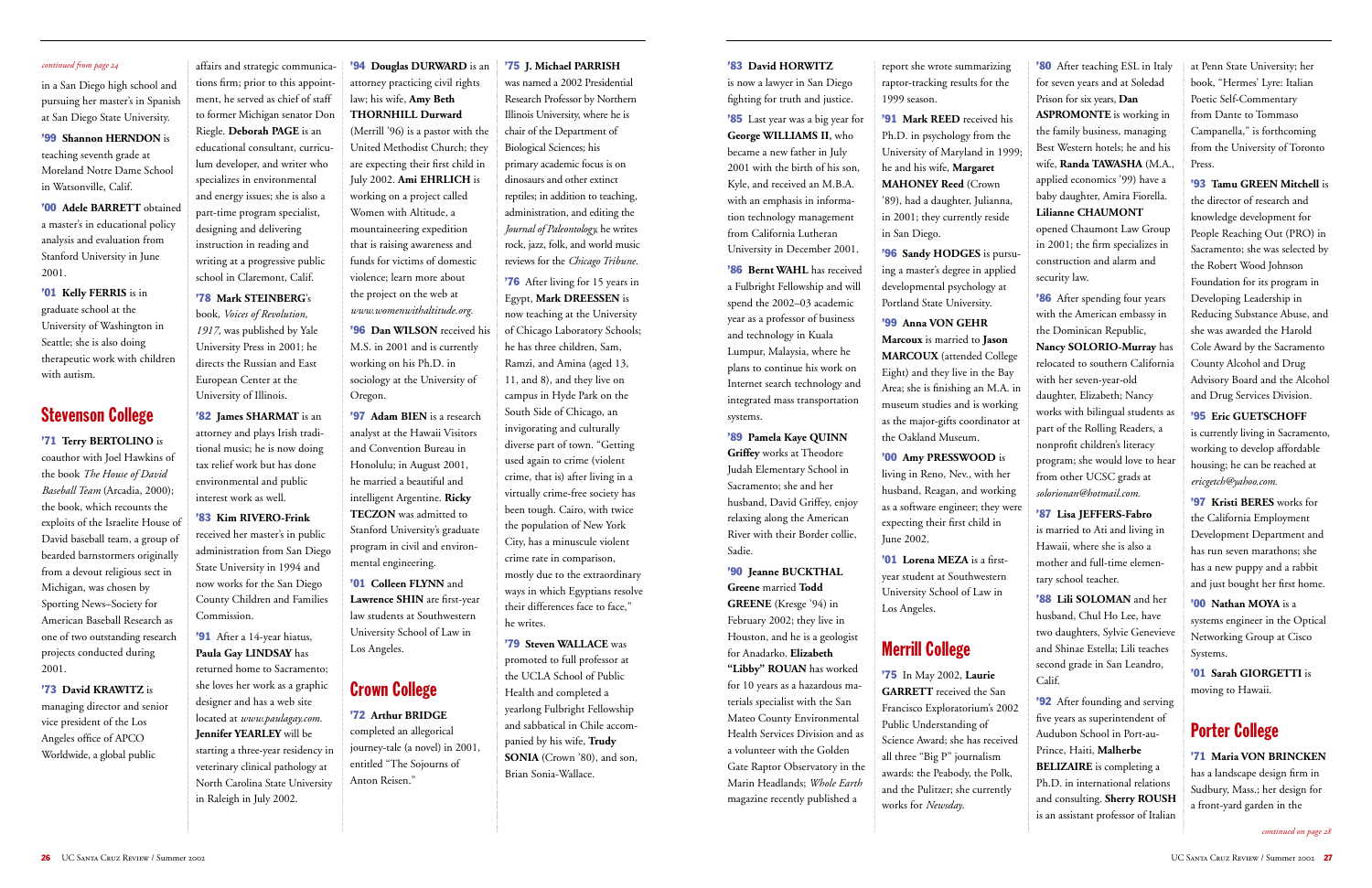England; he is now working on a biography of Henry David Thoreau.

**'80 Donn HURD** is working for the New Mexico State Agency on Aging, counseling older unemployed persons and helping them search for jobs.

'81 **Jane TEAGUE-URBACH** is the environmental education coordinator for the Butte Environmental Council in Chico, Calif.

'83 **Julie JOHNS** graduated from Mercy College in Dobbs Ferry, N.Y., with a master's degree in acupuncture and Oriental medicine.

'85 **Carolyn RICE-Losee** is owner and principal of Archaeological Resources Technology, an environmental consulting firm specializing in cultural resources management.

'86 **Heather ROSS Rasnick** and her husband have a son, Ryan Garrett Rasnick, born in March 2000.

'88 **Mysti RUBERT** was a finalist at the 2001 Mendocino Coast Writers Conference in the fiction category.

'89 **Dan SWERBILOV** was laid off (along with 90 others) from Macromedia, where he had worked for eight years; he and his wife, Diane Jacobs, have bought a house in Portland and are trying their luck there; they have a one-year-old son, Max.

#### **Leslie VAN ZWALUWENBURG**

**Van Vaekenberg** earned a master's degree in 1992 and a doctorate in education in 1998; she has taught in mediumsecurity prisons for men for the past eight years.

'91 **Elyssa ELDRIDGE** is living in Oakland with her husband, David Standish, and is a full-time mom to her twoyear old daughter, Arianna. After graduating with an M.F.A. in dance from Ohio State University in 1996, **Stacy REISCHMAN** is dancing and choreographing and is an assistant professor of dance at the University of Southern Mississippi; she will be chair of the dance program in fall 2002. **Dennis SULLIVAN** is living in Santa Monica and working as director of distribution for Fremantle Media North America; he is planning to start law school in fall 2002.

'93 **Shannon HAZELTINE Peacor** is program director of Trinity Children and Family Services, part of a residential treatment program for teenagers in Sacramento; she and her husband were expecting their first child in December 2001.

'98 **Carmen MALLOY** served in AmeriCorps in San Francisco and is currently teaching second grade in Sacramento; friends may contact her at *cmallo@hotmail.com.*

'99 **Patrick CHANDLER** is

a program officer with the California governor's Academic Volunteer and Mentor Service Program, which funds and

monitors mentoring programs throughout California for at-risk children in the school setting.

#### College Nine

#### '01 **Michael LOFGREN**

recently received his commission as a naval officer after completing Officer Candidate School at Naval Aviation Schools Command, Naval Air Station, in Pensacola, Fla.

#### Graduate Studies

#### '75 **Marc HOFSTADTER**

(Ph.D., literature) has published his second volume of poetry, *Visions: Paintings by Jackson Pollock, Mark Rothko, Chang Dai-chien, Georgia O'Keeffe, and California Impressionists Seen Through the Optic of Poetry* (Scarlet Tanager Books, 2001), which consists of 110 poems about modern paintings.

'78 **David BEAR** (Ph.D., chemistry) is professor and chairperson of the Department of Cell Biology and Physiology at the University of New Mexico School of Medicine; he published an article, titled "Oculopharyngeal Muscular Dystrophy in Hispanic New Mexicans," in the November 21, 2001, issue of the *Journal of the American Medical Association.*

'89 After living and teaching overseas on five continents, **Gwen LACY** (cert., education) returned to the East Coast to

attend law school and is now an attorney with Connolly Bove Lodge & Hutz LLP, an intellectual property firm.

#### '94 **Polly MOLLER**

**Springhorn** (M.A., music) is working on her third CD of original music, to be titled "Diogenes."

'01 **Scott MORGENSEN** (Ph.D., anthropology) is an assistant professor in lesbian, gay, bisexual, and transgender studies in the Women's and Gender Studies Program at Macalester College; his ethnographic dissertation, titled "Metropolitan Desires, Utopian Practices: Contesting Race, Sex, and Other Colonial Legacies in U.S. Queer Communities," examined how colonial discourses shape queer organizing in U.S. sexual and racial politics.

#### In Memoriam

#### **Ted Lawrence BENJAMIN**

(College Eight '90), an independent art director for film, video, and television, died in Costa Rica November 11, 2001; he was 35.

**Donal FORRESTER** (Ph.D., history of consciousness, '74), a Paulist Father, died March 4, 2002, in New York City; his colleague, Father Dennis Hickey, wrote that Father Forrester "was very proud of the fact he had received a Ph.D. from UCSC when in his late 60s."

Northeast was one of six regional gardens featured in the March/April 2002 issue of *Fine Gardening* magazine; her design includes native plants that provided "color and texture in a sequence of bloom, berry, and leaf for four-season interest."

'73 **Ron KAPPE**'s son, Wilson Kaiser, graduated from Oakes College in June; Ron has an architectural firm, Kappe + Du Architects, located in San Rafael, Calif., specializing in civic and educational buildings. **David NEAL** is working in Minneapolis as a private portfolio manager for individuals and small institutions; he visited the campus in summer 2001 with his wife, Mary, and three daughters; he misses the redwoods and the ocean; friends may write him at *dneal@tealwood.com.* 

'74 **Michael SCHIPPLING** is currently "wholly owned chattel of IBM," but he hopes to retire to New Mexico with a bunch of other UCSC grads.

'80 **Jennifer COLBY** received her Ph.D. in humanities from California Institute for Integral Studies in 2001; she is a lecturer in liberal studies and service learning at CSU Monterey Bay and the owner of Galeria Tonantzin in San Juan Bautista, Calif.

'85 **Rob LAMMÉ** recently took a job as director of governmental relations for the North Carolina Department of Health and Human Services, and he is training for a triathlon; friends can contact him via e-mail at *rob.lamme@ncmail.net.*

'88 **Mayumi WATANABE** is still painting.

'89 **Seath AHRENS** has a daughter, Madison Jane Ahrens, born in January 2000, and he's working on a CD, called "Mental Floss," for his band Twist of F8; he started Curious Labs in April 2000 and is working on Poser and other 3-D graphics software. **Wendy BETTS** and her husband, **Evan HUNT** (Merrill '91), recently had a baby boy, Ben Hunt. **Vinnie DeRAMUS** is a production coordinator and digital/animatronic puppeteer in training at Jim Henson's Creature Shop in Los Angeles.

'90 **Julie GERNGROSS Baker** has opened a gallery, Julie Baker Fine Art, in Grass Valley, Calif., offering cutting-edge exhibitions, corporate and collector's services, and cultural activities; her husband, **Richard BAKER** (Porter '89), is an architectural designer and photographer. **Hewitt RYAN Jr.** was planning to marry his college sweetheart, **Caroline TAO** (Crown '91), in April 2002 in the Santa Cruz Mountains.

'94 **Batyah SHTRUM** is pursuing a graduate degree in art conservation at the University of Delaware.

'95 **Jennifer BRO** and Craig Haskett were planning to be married in September 2001.

'00 **Eleanor SOMMERS** was <sup>p</sup>lanning to begin law school at the University of San Francisco in fall 2001.

#### Kresge College

'79 **Doug FRIEDMAN** writes, "Fans of Francisco Bizarro can e-mail *friedmand@pdsd.ocgov.com* for an update; paying customers can contact his agent, Marian Berzon Talent." **Blanca PORTELLA** is the proud owner of two bakeries in the San Diego area, the Zen Bakery (100 percent natural) and the Ultimate Cinnamon Roll (100 percent delicious); she has two great teenagers and still goes to Brazil to see family when she can.

'89 **Adam MARKUS** lives with his wife, Akiko, in Tokyo.

'94 **Jennifer ABATO Uecker** and her husband, an Internet product manager, married in 1995 and have a daughter, Daphne, born in July 2001; Jennifer received her master's degree in educational technology from Pepperdine University in 2000.

'98 While in her third year (2001–02) at Southwestern University School of Law in Los Angeles, **Anna GREENSTIN** was once again appointed to the school's interscholastic trial advocacy team; she and fellow students participated in national trialcompetitions. **Adolpho MERCADO** is working with Upward Bound at Yuba College while completing an M.A. in anthropology.

#### Oakes College

'84 **Brad GARDNER** is living in San Diego, sculpting, painting, and writing a book about California's correctional system.

'92 **Xavier TSOUO**

married Sarah Forman, an Australian, in 2001, and they live in San Francisco.

'94 **Daniel BARNHART** is a former Slug basketball player now coaching at the high school level. **Stephanie BYSTRY** and **Paul GOEBEL** (Crown '95) got hitched in May 2002; they met in San Diego, but it was "their common Slug background that convinced them to seal the deal."

'95 **Don MESA** was planning to get married in July 2002.

'98 **Ben ARCANGEL** earned a graduate certificate in theater arts from UCSC in 2000, and he is currently at the University of Hawai'i at Manoa, where he is a graduate student in Asian studies and a lecturer in dance in the Department of Theatre and Dance at the Kennedy Theatre in Honolulu; he was selected as the Outstanding Performer in the Southwest Region at the American College Dance Festival in Arizona this year.

#### College Eight

'79 **Kevin DANN**'s latest book, *Lewis Creek Lost and Found,* was published in 2001 by the University Press of New

#### *continued from page 27*